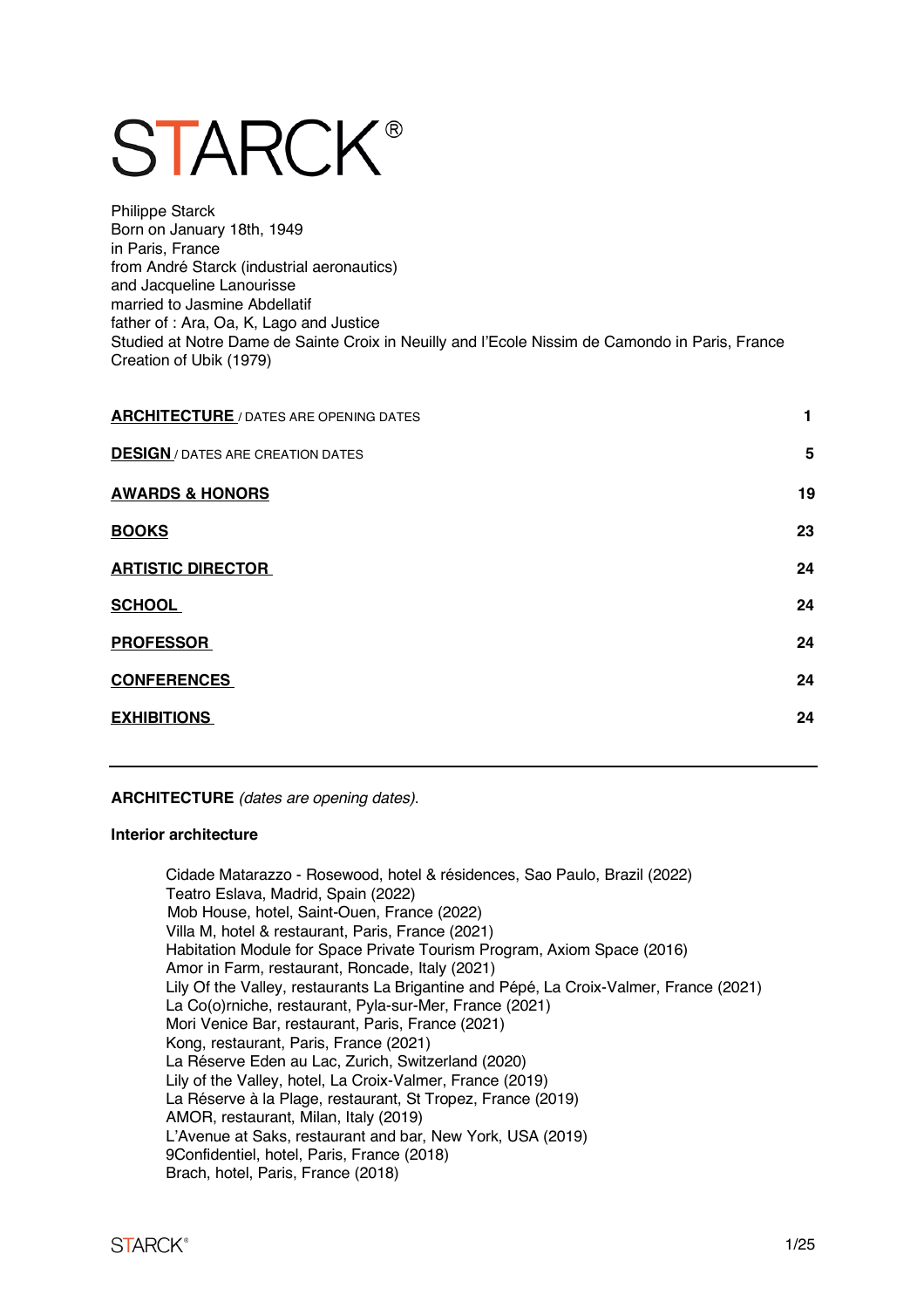Basil's Bar, Mustique, Saint-Vincent-et-les-Grenadines (2018) Quadri, restaurant, Venice, Italy (2018) Katsuya, restaurant, The Avenues, Bahrain (2017) Katsuya, restaurant, Doha, Qatar (2017) Katsuya, restaurant, Baha Mar, Bahamas (2017) S Hotel, hotel, Tapei, Taiwan (2017) SLS Hotel Brickell, hotel, Miami, USA (2016) AMO, restaurant, Venice, Italy (2016) Le Meurice, hotel, Paris, France (2016) Ha(a)ïtza, hotel, Pyla, France (2016) M Social, hotel, Singapore (2016) ZA, Restaurant, Paris, France (2016) South Beach Hotel, hotel, Singapore (2015) Café Ha(a)ïtza, restaurant, Pyla, France (2015) Racines 2, restaurant, Paris, France (2015) Katsuya, restaurant, Arabella, Kuwait (2014) Caffè Stern, restaurant, Paris, France (2014) SLS, hotel & casino, Las Vegas, USA (2014) Paradis du Fruit Dubai, restaurant, Dubai, UAE (2014) Katsuya, restaurant, Dubai, UAE (2013) Katsuya, restaurant, Kuwait City, Kuwait (2013) Mama Shelter, hotel, Bordeaux, France (2013) Mama Shelter, hotel, Lyon, France (2013) Mama Shelter, hotel, Istanbul, Turkey (2012) Miss Ko, restaurant, Paris, France (2013) IDAM, restaurant, Doha, Qatar (2013) Ma Cocotte, restaurant, Saint Ouen, France (2012 ) SLS Hotel South Beach, hotel Miami, USA (2012) MIA Coffee Shop, Doha, Qatar (2012) Mama Shelter, hotel, restaurant, bar, Marseille, France (2012) Parrot, boutique, Paris, France (2011) A'Trego, restaurant, Cap d'Ail, France (2011) My Blend by Clarins, spa Royal Monceau, Paris, France (2011) Royal Eclaireur, store, Paris, France (2011) Royal Monceau, hotel, Paris, France (2010) Mori Venice Bar, restaurant, Paris, France (2010) La Cigale, café, Paris, France (2010) La Co(o)rniche, hotel, Pyla -sur -Mer, France (2010) Alhondiga, life and cultural center, Bilbao, Spain (2010) Palazzina Grassi, hotel, Venice, Italy (2009) Paradis du fruit, restaurant, bar, Paris, France (2009) East West, sound recording studios, Los Angeles, USA (2009) Katsuya, restaurant, Los Angeles, Glendale, USA (2008) Katsuya, restaurant, Los Angeles, Downtown, USA (2008) Bon, restaurant, Moscow, Russia (2008) Baccarat House, museum, store, restaurant, Moscow, Russia (2008) XIV, restaurant, Los Angeles, USA (2008) SLS Hotel, hotel, Los Angeles, USA (2008) Mama Shelter, hotel, restaurant, bar, Paris, France (2008) Ramses, restaurant, Madrid, Spain (2008) Le Meurice, hotel, Paris, France (2008) Volar, bar, Shanghai, China (2007) Katsuya, restaurant, Los Angeles, Hollywood, USA (2007) Sbar, restaurant, Los Angeles, USA (2007) Fasano, hotel, Rio, Brazil (2007) Taschen, library store, Los Angeles, USA (2007) Lan, bar, Beijing, China (2006) Katsuya, restaurant, Los Angeles, Brentwood, USA (2006)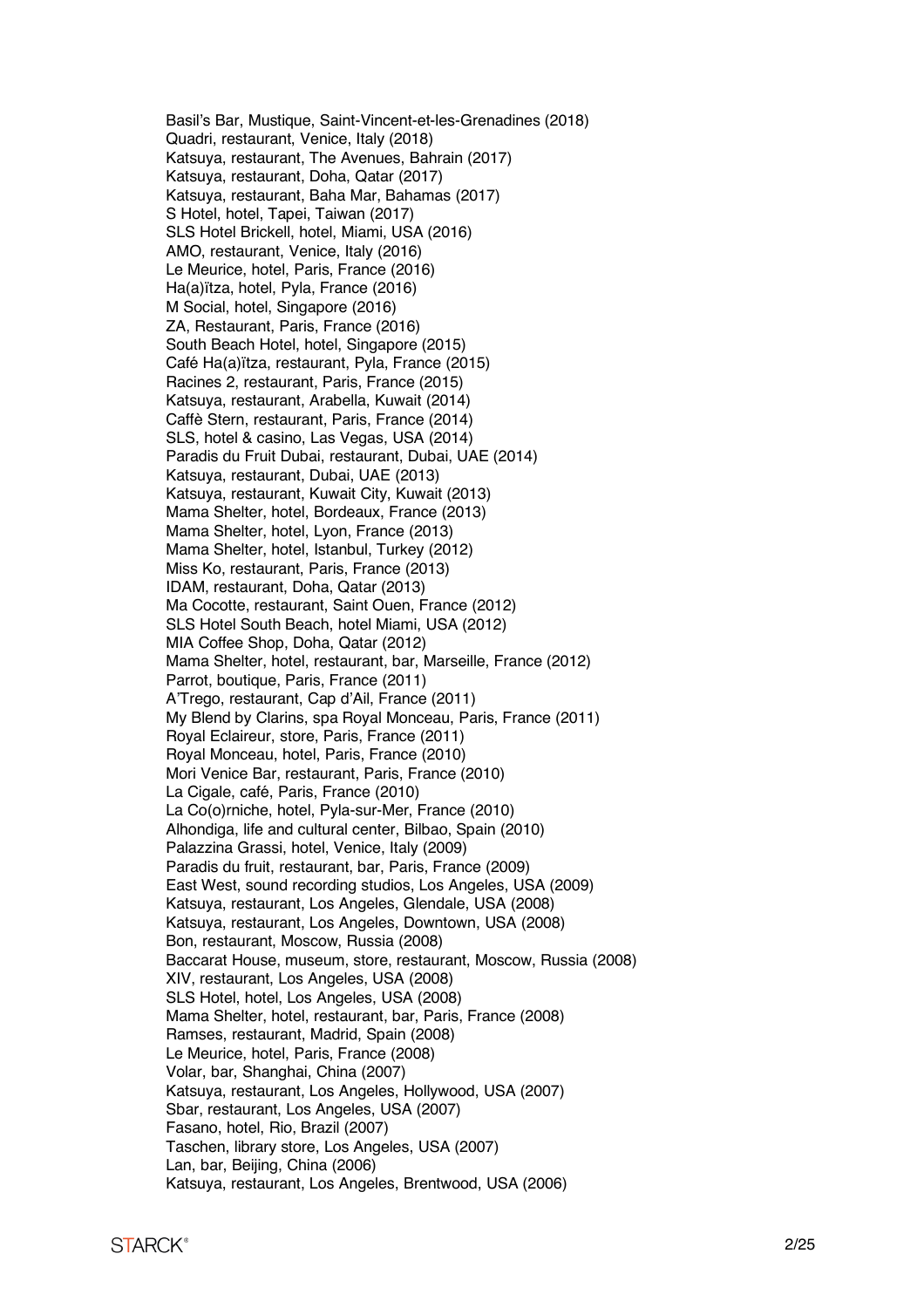Baccarat House, museum, store, restaurant, Paris, France (2004) Kong, restaurant, Paris, France (2003) El Porteno, hotel, Buenos Aires, Argentina (2002 - 2006) Eurostar terminal, salon lounge, London, UK (2002) Eurostar terminal, salon lounge, Paris, France (2002) Jean-Paul Gaultier, store, Paris, France (2002) Bon II, restaurant, Paris, France (2002) Taschen, library store, Paris, France (2002) Mikli, store, Hong-Kong, China (2002) Mikli, store, Marunouchi, Tokyo, Japan (2001) Mikli, store, Düsseldorf, Germany (2001) Clift, hotel, San Francisco, USA (2001) Hudson, hotel, New-York, USA (2000) Sanderson, hotel, London, UK (2000) Bon, restaurant, Paris, France (2000) Mikli, store, Paris, France (1999) Saint Martin's Lane, hotel, London, UK (1999) Mondrian, hotel, Hollywood, USA (1997) Asia de Cuba, restaurant, New York, USA (1997) Placido Arango, private house, Madrid, Spain (1996) Mikli, store, Minami Aoyama, Tokyo, Japan (1995) Delano, hotel, Miami, USA (1995) Peninsula, hotel, Hong Kong, China (1994) Les Contes d'Hoffmann, scenography/decor for the Lyon Opera (1993) Groningen, museum, Groningen, Holland (1993) Salone Coppola, beauty salon, Milan, Italy (1992) Azzedine Alaïa, showroom, Los Angeles (1991) Hugo Boss, store, Paris, France (1991) Teatriz, restaurant, Madrid, Spain (1990) Paramount, hotel, New York, USA (1990) Asahi, beer hall, Japan (1990) Royalton, hotel, New York, USA (1988) La Cigale, theater, Paris, France (1988) Mystique, café, Tokyo, Japan (1988) Manin, restaurant, Tokyo, Japan (1987) Puzzle, snack bar, night-club, Paris, France (1987) Jouets & Cie, store, Paris, France (1986) Creeks, store, Paris, France (1986) Theatron, restaurant, Mexico City, Mexico (1985) V.I.A. Gallery, Paris (1986) V.I.A. Centre, Paris (1985) Le Moult, private house, Issy-les-Moulineaux, France (1985 - 1987) Le Peninsula, hotel, Hong Kong, China (1984) Costes, café, Paris, France (1984) Le Palais de l'Elysée, private apartments under François Mitterrand's presidency, Paris, France (1983 - 1984) Starck Club, club, Dallas, USA (1982) La Main Jaune, club, Paris, France (1980) Les Bains Douches, club, Paris, France (1978) La Main Bleue, club, Montreuil, France (1976) Off Road, trial shop, Paris, France (1974) Zone 6, trial shop, Paris, France (1972)

## **Exterior architecture**

Lily of the Valley, hotel, La Croix-Valmer, France (2019) La Réserve à la Plage, restaurant, St Tropez, France (2019) Brach, hotel, Paris, France (2018)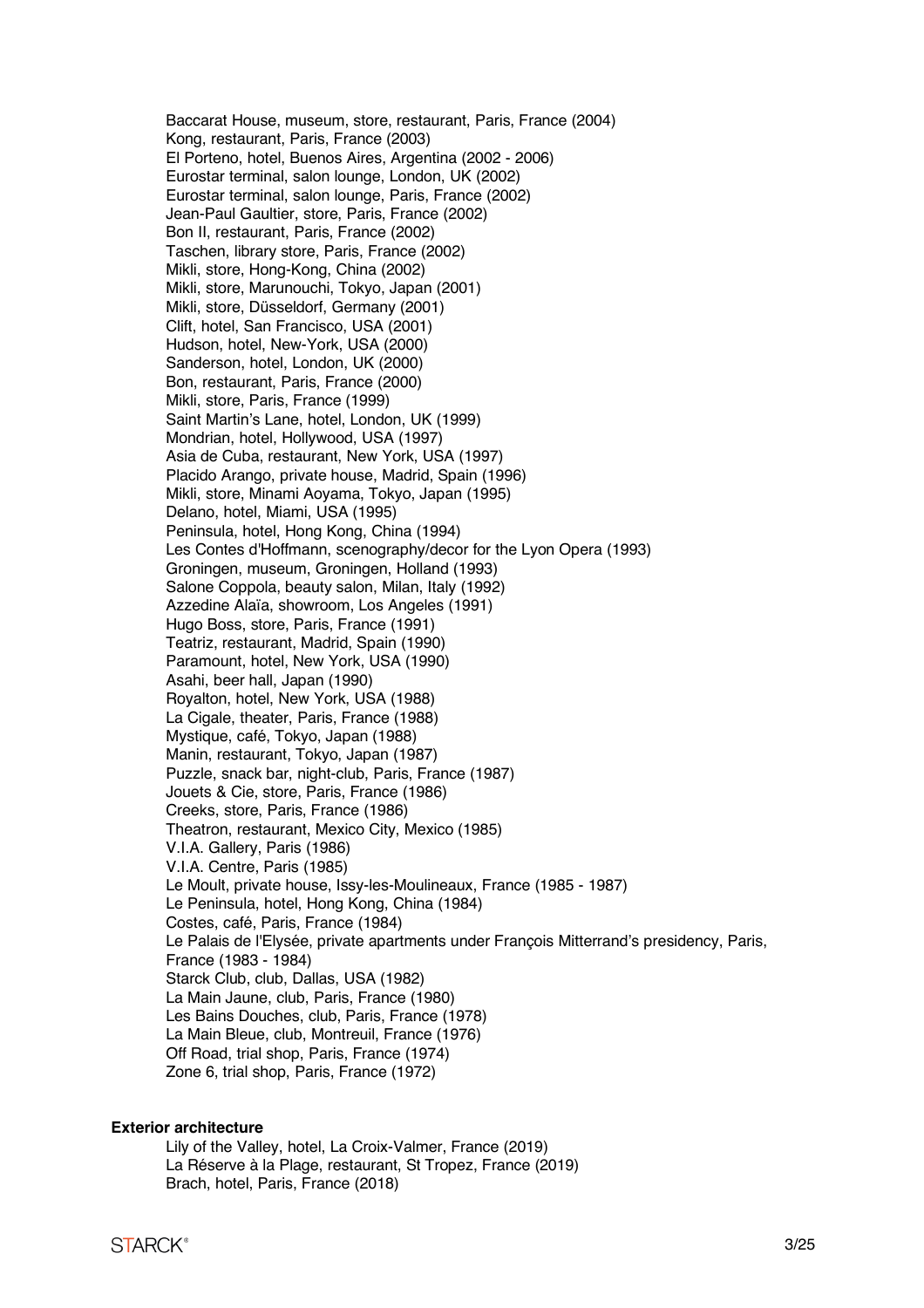Wine cellar, Château Les Carmes Haut-Brion, France (2016) Le Nuage, life and sport center, Montpellier France (2014) P.A.T.H. Prefabricated Accessible Technological Homes, Riko (2014) Ma Cocotte, restaurant, Saint Ouen, France (2012) Port Adriano, harbor, Majorca, Spain (2012) Alhondiga, life, culture and sport center, Bilbao, Spain (2009) Duravit Design Center, headquarters, Hornberg, Germany (2004) ENSAD (École Nationale Supérieure des Arts Décoratifs), Paris, France (1998) Airport Tower Control, Bordeaux, France (1997) Private Buildings, Paris, France (1987-1994), Madrid, Spain (1995) Starck House, individual wooden house sold by mail order, 3 Suisses (1992) Le Baron Vert, building, Osaka, Japan (1992) Asahi Beer Hall, Headquarter building, Tokyo, Japan (1990) Nani Nani, building, Tokyo, Japan (1989) Laguiole, factory, Laguiole, France (1987)

#### **Yoo**

Quito, Yoo Cumbaya, Ecuador (2018) Quito, Yoo Quito, Ecuador (2018) Moscow, Yoo Dihanie, Russia (2015) Lima, Malecon by yoo, Peru (2015) Limassol, Yoo Limassol, Cyprus (2014) Istanbul, G By yoo, Turkey (2014) St Petersbourg, Leontievski Mys, Russia (2014) Montreal, Yoo Griffintown, Canada (2014) Wollerau, Yoo Wollerau, Switzerland (2013) Mumbai, Lodha Evoq, India (2012) Istanbul, Yoo Istanbul, Turkey (2012) Singapore, iLiv@Grange, Singapore (2010) Pune, Yoo Pune, India (2010) Buenos Aires, Nordelta, Argentina (2010) Berlin, Yoo Berlin, Germany (2010) Moscou, Barkli Park, Russia (2010) Manille, Acqua Iguazu, Philippines (2010) Puerto Vallarta, Icon Vallarta, Mexico (2010) Dubai G-Tower, Dubai, UAE (2008) Panama City, Panama (2008) New-York, Dwell 95, USA (2008) Punta del Este, Uruguay (2007) New-York, Grammercy, USA (2007) Munich, Germany (2007) Toronto, 75 Portland, Canada (2006) Miami, Icon Brickell, USA (2006) Hambourg, Germany (2006) Dallas, USA (2006) Copenhague, Danemark (2006) Phuket, Cap Yamu, Thailand (2006) Boston, Parris Landing, USA (2006) Boston, D4, USA (2005) Miami, Icon South Beach, USA (2004) New York, Downtown-Broad Street, USA (2004) Hong Kong, JIA Hotel (2004) Melbourne, Tribeca, Australia (2004) Sydney, Yoo Meta, Australia (2004) Tel Aviv, Yoo Tel Aviv, Israel (2004) Londres, Yoo NW8, UK (2001)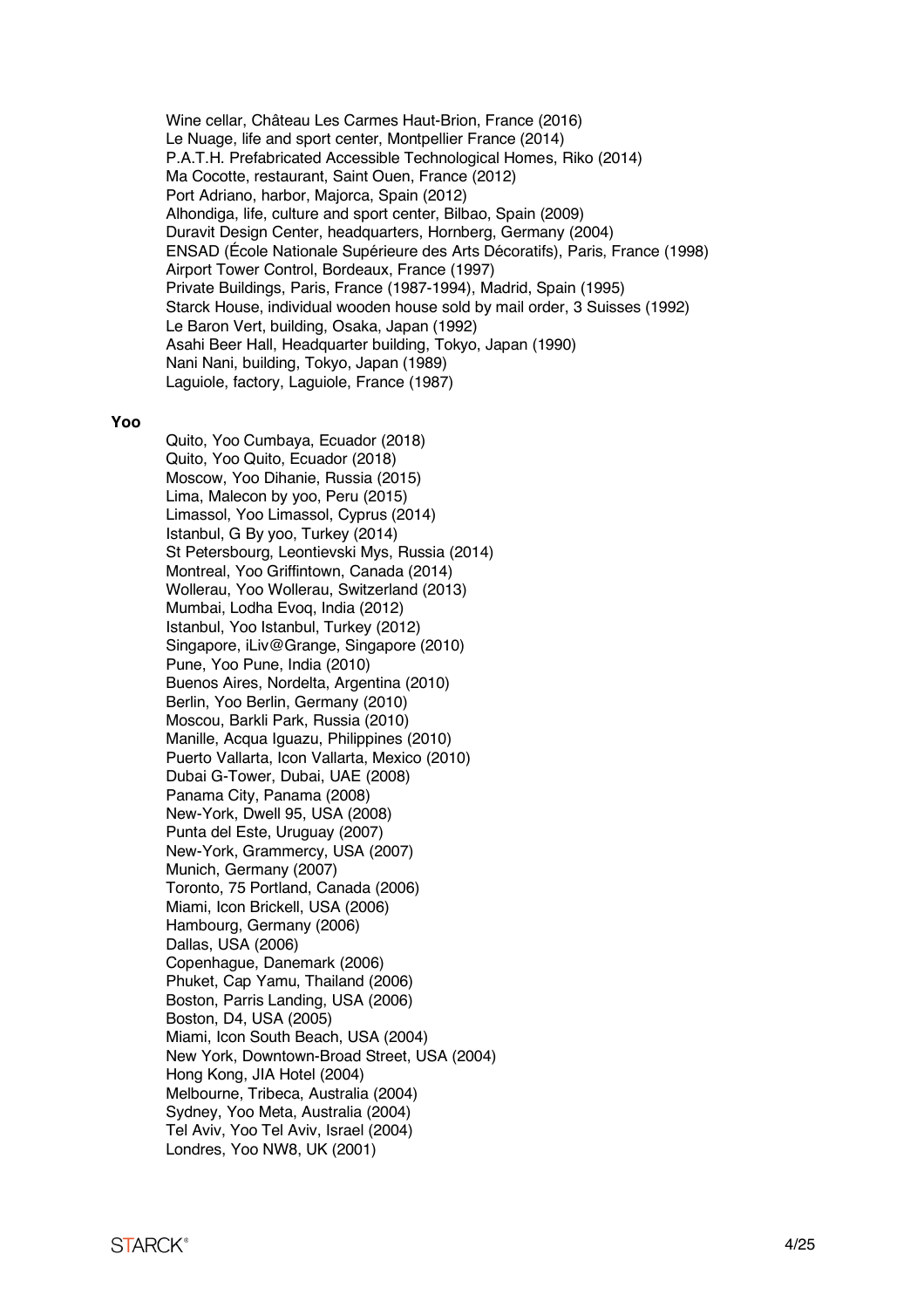## **Current Architecture Projects**

 Orbite, Astronaut Gateway Complex (Location TBC) Maison Heler, hotel, Metz, France La Almazara, museum, Ronda, Espagne Tours Duo, hotel, Paris, France Mondrian Bordeaux Hotel Les Carmes, hotel, Bordeaux France

#### **DESIGN** *(dates are creation dates)*.

#### **Design: Furniture**

L'éclat de Talleyrand Collection, Baccarat (2020) Donald Collection, Glas Italia (2020) PAPA chair, Kartell (2020) HH armchair, Kartell (2020) Miss Dior chair, Dior (2020) Volage EX-S Night, collection bed, sofa, drawers, table Cassina (2020) Volage EX-S Slim, sofas, Cassina (2019) Adela Rex, chairs, Andreu World (2019) Solo, chair, Andreu Wolrd (2019) Forest, sofa and armchair, Andreu World (2019) Eleganza, chairs (Nia et Ela), kartell (2019) Pieces of style, wood panels, Bottega Ghianda (2019) Serengeti collection, outdoor furniture, Janus et Cie (2019) Smartwood collection, (Viscount of wood, Q/Wood, P/Wood, Earl of Wood, AL Wood, Adam Wood), Kartell (2019) Rock and Rock, ISA (2019) Oh it rains!, outdoor furniture, B&B Italia (2018) Fenc-e Nature, outdoor furniture, Cassina (2018) K/Wood, armchair, Kartell (2017) Q/Wood, armchair, Kartell (2017) P/Wood, chair, Kartell (2017) S/Wood, ottoman, Kartell J/Wood, table, Kartell (2017) Mari Cristal, table, Glas Italia (2017) Lady Hio, table with new finishings, Glas Italia (2017) Urban furnitures, Station Sport Lib' (2016) Kingwood, armchair, Kartell (2016) Queenwood, armchair, Kartell (2016) Princesswood, chair, Kartell (2016) Pool Master, sunbeds, Kartell (2016) Nap Angel, sunbeds, Kartell (2016) Baywatch, chair, Kartell (2016) Art Director, chair, Kartell (2016) Volage EX-S, coffee tables, Cassina (2016) Miss Lacy, chair with new finishings, Driade (2016) Lou Eat, chair with new finishings, Driade (2016) Costes, chair with new finishings, Driade (2016) Caadre, mirror with new finishings, Fiam (2016) Torquemada, chair, Driade (2015) Torquemada, armchair, Driade (2015) Torquemada, high stool, Driade (2015) Torquemada, dining table, Driade (2015) Lou Speak, armchair, Driade (2015) Caprice & Passion, high stool, Cassina (2015) Caprice & Passion, tables, Cassina (2015) Generic For Venice, chair, Kartell (2015)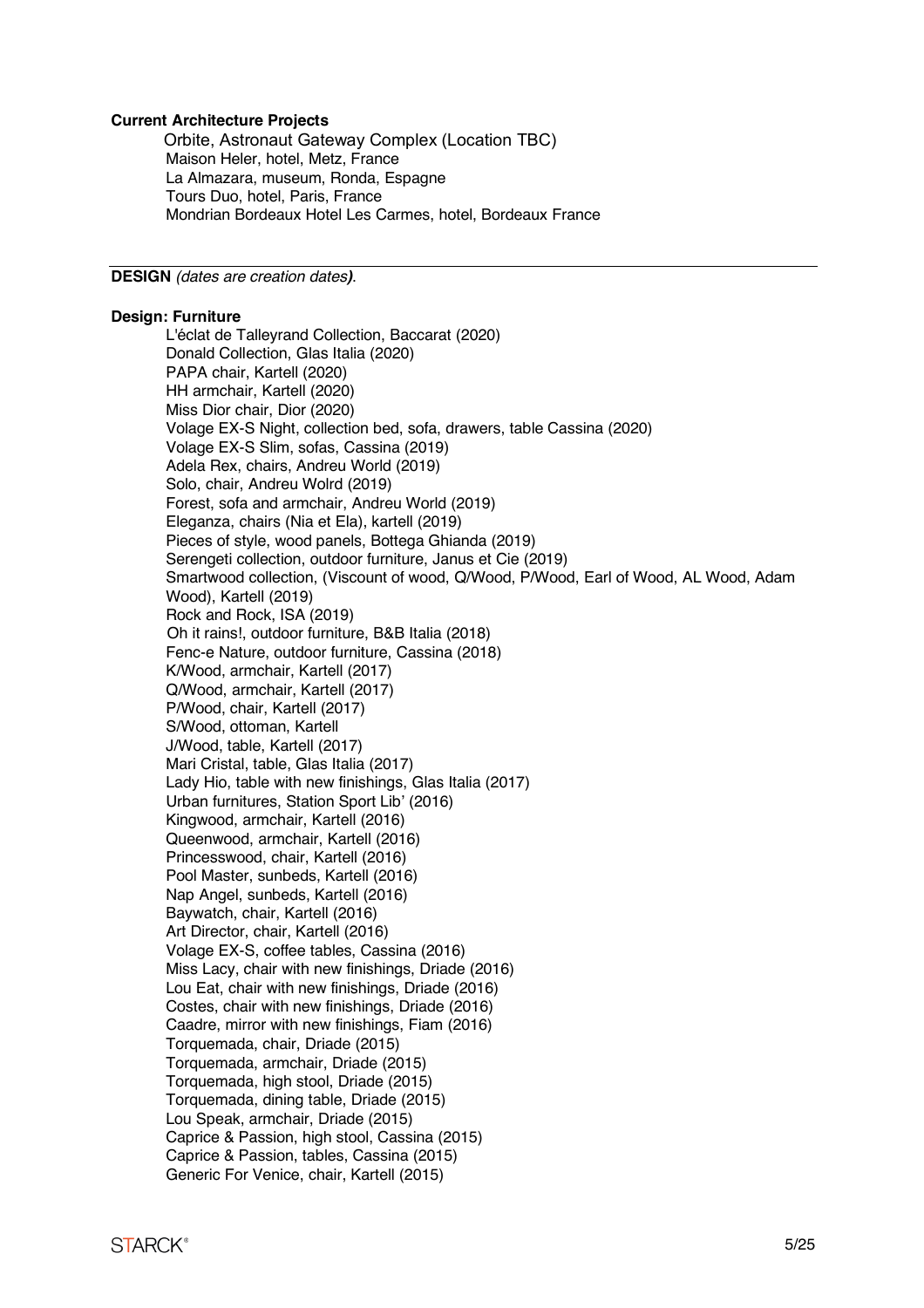Generic.CW, chair, Kartell (2015) Generic.B, table, Kartell (2015) Cara, armchair, Kartell (2015) Rae Orrgray, coffee table, Kartell (2015) Lady Hio, dining table, Glas Italia (2014) Generic.A, chair, Kartell (2014) Generic.C, chair, Kartell (2014) Blast, coffee table, Kartell (2014) Airway, swing, Kartell (2014) Wow, sofa, Driade (2014) Lou Think, armchair, Driade (2014) Lou Eat, dining armchair, Driade (2014) Cinemascope, armchair, Driade (2014) Volage EX -S, sofa, Cassina (2014) Caprice & Passion, chair with new finishings, Cassina (2014) Boss Boss, home office chair, TOG AllCreatorsTOGether (2013) Maria Maria, chair, TOG AllCreatorsTOGether (2013) Oca Puccino, table, TOG AllCreatorsTOGether (2013) Rita Veld, armchair, TOG AllCreatorsTOGether (2013) Sir Gio, dining table, Kartell (2013) Uncle Otto, ottoman, Kartell (2013) Stanley, director's chair, Magis (2013) Boxinbox, glass storage collection, Glas Italia (2013) Anton Ho, chair, TOG AllCreatorsTOGether (2012) Diki Lessi, chair, TOG AllCreatorsTOGether (2012) Ema Sao, chair, TOG AllCreatorsTOGether (2012) Joa Sekoya, chair, TOG AllCreatorsTOGether (2012) Jono Pek, chair, TOG AllCreatorsTOGether (2012) Light Rock, armchair, TOG AllCreatorsTOGether (2012) Misa Joy, chair, TOG AllCreatorsTOGether (2012) Oka Chic, armchair and sofa, TOG AllCreatorsTOGether (2012) San Jon, armchair, TOG AllCreatorsTOGether (2012) Madame, armchair, Kartell (2012) The Lake, coffee table, Kartell (2012) Ding Dong, glass domes, Kartell (2012) Time Less, clock, Kartell (2012) Broom, high stool, Emeco (2012) Big Will, table, Magis (2011) Calippo, table, Magis (2011) Arak, chair, Kartell (2011) Aunt Jamy, table, Kartell (2011) Aunt Maggy, console table, Kartell (2011) Uncle Jack, sofa, Kartell (2011) Uncle Jim, armchair Kartell (2011) Uncle Jo, chair, Kartell (2011) Rayn, exterior furniture, Dedon (2011) My World, sofa, Cassina (2011) Cristal Supper, table, Baccarat (2010) Play Dinning, table, Dedon (2010) Broom, chair, Emeco (2010) S.S.S.S Sweet Stainless Steel Stool, stool, Magis (2010) Laurie Sings, chair, Driade (2010) Zartan W, in wood, chair, Magis (2010) Zartan F, in linen, chair, Magis (2010) Zartan, chair, Magis (2009) Lou Read, armchair, Driade (2009) Tan, chair, Dedon (2009) Miss Less, chair, Kartell (2009)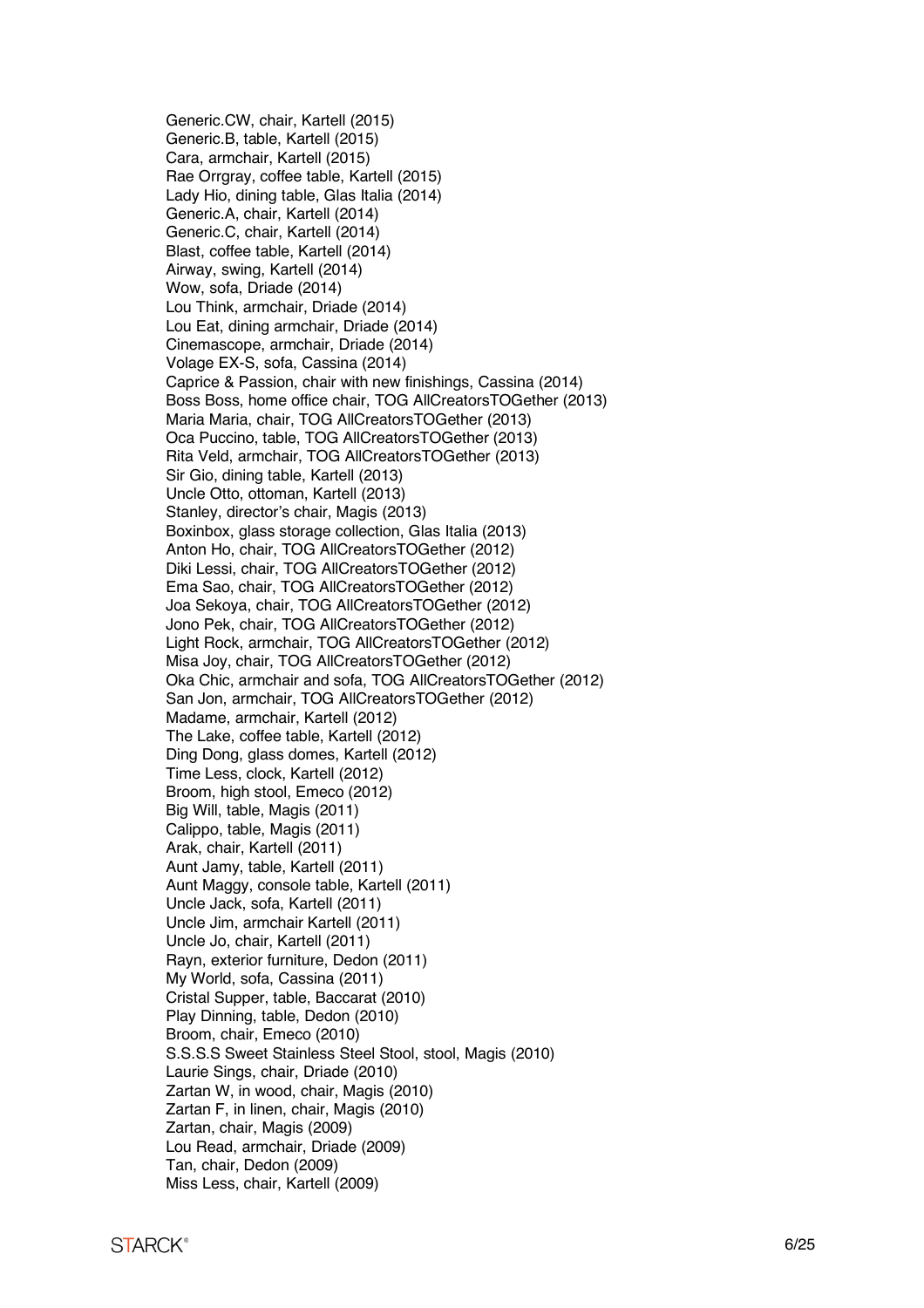One More, chair, Kartell (2009) One More Please, chair, Kartell (2009) To T'aime, hanger and table, Alias (2009) Play with Dedon, collection of chairs, tables and 'egg' lounge, Dedon (2008) Pip-e, armchair, Driade (2008) Top collection, table collection, Kartell (2008) Magic Hole, exterior furniture, Kartell (2008) Super Impossible, chair, Kartell (2008) Ring, chair, Driade (2007) Out In, sofa, Driade (2007) Ghost Buster, nightstand table, Kartell (2007) Masters, chair, Kartell (2007) Volage, sofa, armchair, Cassina (2006) Robinwood collection, chair, Sutherland (2006) Peninsula, chair, XO (2006) Tronc, table, XO (2006) Saint Ethic, table, XO (2006) Mister Knorr, stool, XO (2006) Mister Bliss, stool, XO (2006) Miss T, stool, XO (2006) Mi Ming, chair, XO (2006) Bubu II, stool, XO (2006) Bon Pure White, chair, XO (2006) Bon, folding chair, XO (2006) L'Oreille qui voit, mirror, XO (2006) Holly All, vase, chair, Serralunga (2006) Dr Yes, chair, Kartell (2006) Hi Cut, chair, Kartell (2006) Pip-e, table, Driade (2006) Pip-e, chair, Driade (2006) Moore, Chair, Driade (2006) Monseigneur, chair, Driade (2006) Privé, sofa, Cassina (2006) Baobab, desk, Vitra (2005) Mr Impossible, chair, Kartell (2005) Moore, chair, Driade (2005) Frame, shelf, Driade (2005) Frame, table, Driade (2005) Miss Lacy, chair, Driade (2005) Lago, chair, Driade (2004) One Coffee, table, Driade (2004) Royal T, stool, Kartell (2004) Chicos, stool, Kartell (2004) Icon, chair, Emeco (2004) Bubu, stool, XO (2004) Bonze, stool, XO (2003) Lili-Brary, shelf, Kartell (2003) Topcut, table and chair, Kartell (2003) TopTop, table, Kartell (2003) Victoria Ghost, chair, Kartell (2003) Mademoiselle Pol, chair, Kartell (2003) Lago, chair, Driade (2003) Bon, rocking chair, XO (2002) Bon, chair, XO (2002) Couture, chair, XO (2002) Objet Perdu, chair, Driade (2002) Lorenzo le Magnifique, chair, Driade (2002) Oscar Bon, chair, Driade (2002)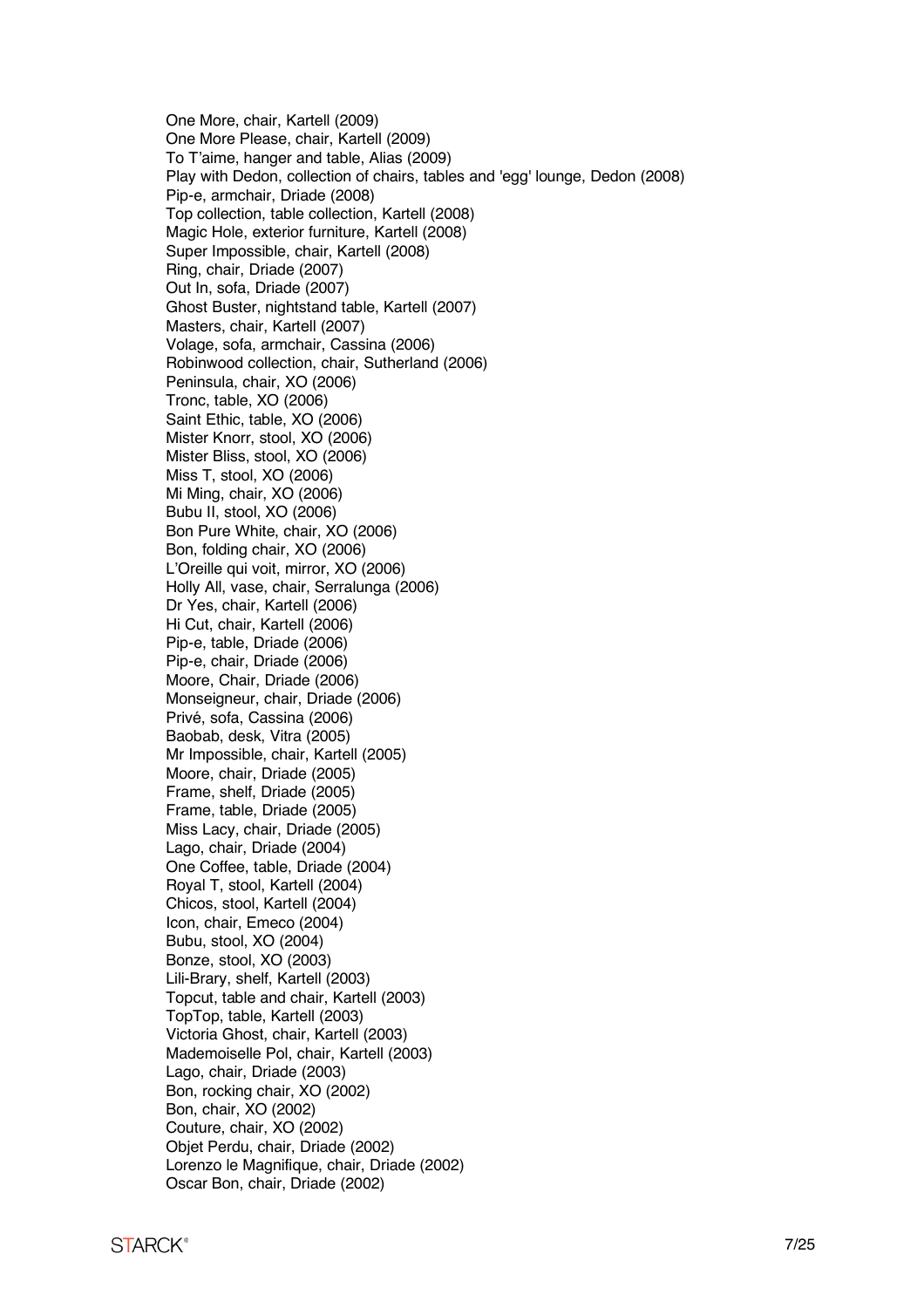Henry Ghost, shelf, Kartell (2002) Francois Ghost, mirror, Kartell (2002) Charles Ghost, stool, Kartell (2002) Edouard Ghost, table, Kartell (2002) Miss, sofa, Cassina (2002) Starck tables, table, Emeco (2001) Meet Kong, chair, Emeco (2001) Cafe Table, dining table, Emeco (2001) Saint Ethic, chaise, XO (2001) Miniscool, chair and table, XO (2001) Mademoiselle, chair, Kartell (2001) Marie Antoinette, table, Kartell (2001) Night and Day, bed, Descamps (2000) Loulou, chair, Vitra (2000) Ethno plastic stool, stool, Target (2000) Cosy chair, chair, Target (2000) Bo, chair, Driade (2000) Soft Egg, chair, Driade (2000) Strange Thing, sofa, Cassina (2000) Tooth, stool, XO (2000) Bubu, stool, XO (2000) Zbork, chair, Kartell (2000) Ploof, sofa, Kartell (2000) Louis Ghost, chair, Kartell (2000) T-Table, table, Kartell (1999) The Club, chair, XO (1999) Hula Hoop, chair, Vitra (1999) Cam el Eon, chair Driade (1999) Jelly Slice, table, Driade (1999) Flat Egg, Table, Driade (1999) Toy, Table, Driade (1999) Small Nothing, armchair, Driade (1999) La Bohème, stool, Kartell (1999) Eros, chair, Kartell (1999) Bubble, table, Kartell (1999) Bubble Club, armchair and sofa, Kartell (1998) Attila, Napoleon, Saint Esprit, stool and coffee table, Kartell (1998) Héritage, chair, Emeco (1998) Hudson, chair, Emeco (1998) Neoz, console, Driade (1998) Lavaggio classic, Paris Presence by Maletti Group (1997) Lavaggio modern, Paris Presence by Maletti Group (1997) Poltrona modern, Paris Presence by Maletti Group (1997) Poltrona classic, Paris Presence by Maletti Group (1997) Mensola, Paris Presence by Maletti Group (1997) Sumo table, bookrack, Taschen (1997) Cam el Eon, chair, Driade (1997) Gelly, table, Fiam (1997) Gelly, nightstand, Fiam (1997) Caadre, mirror, Fiam (1997) Neoz, kitchen, Driade (1997) Sli ck Sli ck, chair, XO (1997) Big Nothing, chair, Driade (1997) Sœur Marie, bed, Cassina (1997) Frère Jacques, bed, Cassina (1997) Petit frère Jacques, day bed, Cassina (1997) Soeur Jeanne, bed, Cassina (1997) Lazy Working Bed, bed, Cassina (1997)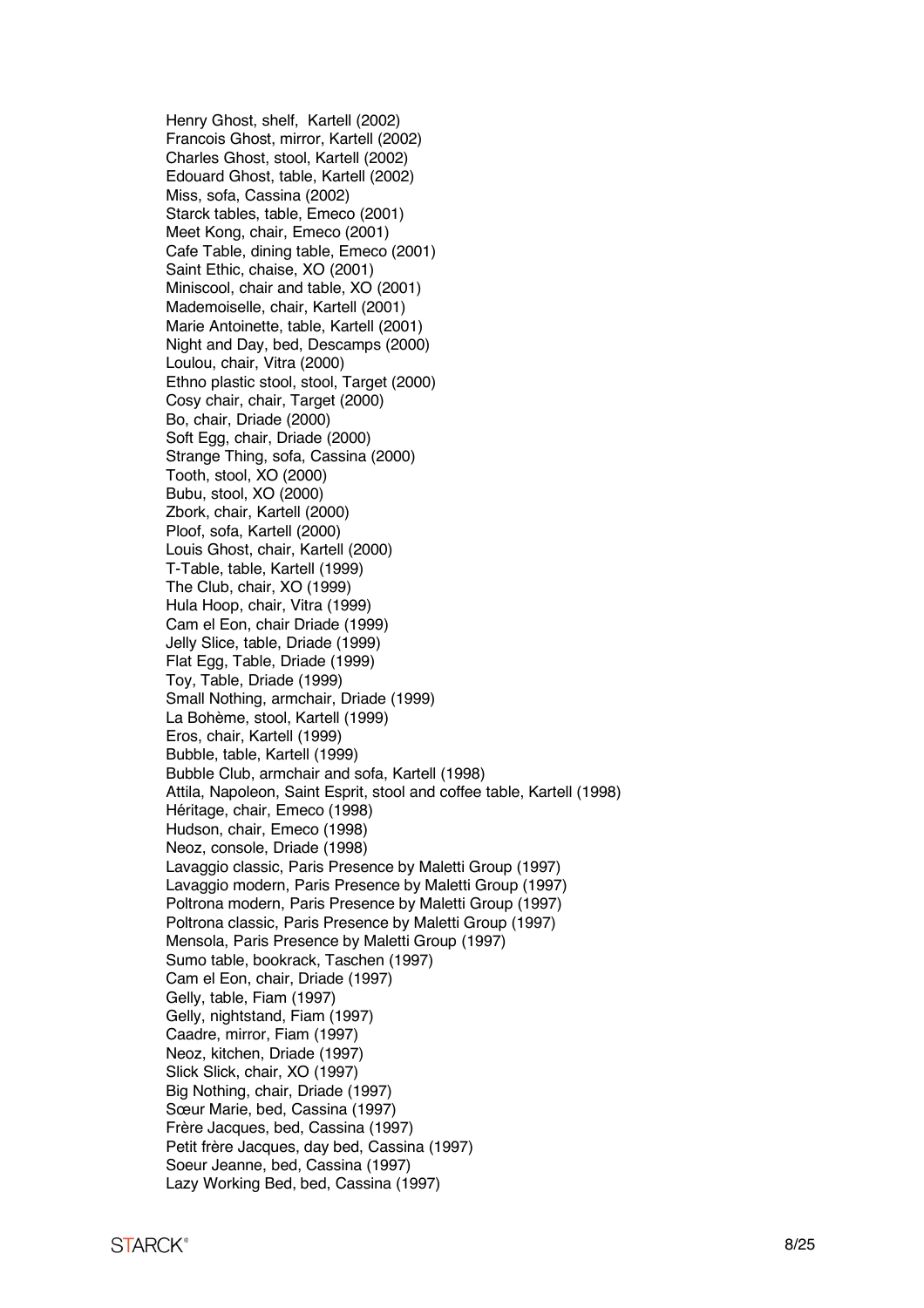Lazy Working Sofa, sofa, Cassina (1997) Toy, chair, Driade (1997) Lord Yi, table, Driade (1996) Os, shelf, XO (1996) M. T, table Cassina (1996) Miss Coco, chair, Cassina (1996) La Marie, chair, Kartell (1996) Cheap Chic, table, XO (1996) Neoz, bed, Driade (1996) Neoz, Sofa, Driade (1995) Neoz, coffee table, Driade (1995) Neoz, chair, Driade (1995) Neoz, stool, Driade (1995) Neoz, table, Driade (1995) Claudia Evangelista, newspaper racks, Kartell (1995) Cheap Chic, chair, XO (1994) Monsieur X, deck chair, XO (1994) Monsieur X, rocking chair, XO (1994) Ceci n'est pas une brouette, chair, XO (1994) Peninsula, chair, XO (1994) Dr No & Dr Na, table and chair, Kartell (1994) Prince Aha, stool, Kartell (1994) Miss Trip & Miss Trap, chair and table, Kartell (1994) Lundi Ravioli, chair, XO (1993) Bo Boolo, table, 3 Suisses and ONF (1993) Country, door and handle, Kazed (1991) Club, door and handle, Kazed (1991) Techno grey aluminium, door and handle, Kazed (1991) Cristal, door and handle, Kazed (1991) Dr Oola, table, Vitra (1992) BOOOx, wardrobe, Kartell (1992) Oly Tango, chair, Driade (1992) Lord Yo, chair, Driade (1992) Dadada, stool, XO (1991) Miss Lee, table, Driade (1991) PoPoPo, vase, XO (1991) Cam el Eon, table, Driade (1990) Boom Rang, chair, Driade (1990) Vicieuse, stool, Driade (1990) King Costes, chair, Driade (1990) Louis e XX, table, Vitra (1990) Louis XX, chair, Vitra (1990) Le Paravent de l'Autre, Driade (1990) Lio Comun, chair, XO (1989) Théâtre du Monstre, X O (1989) Paramount, chair, Driade (1989) Asahy, chair, Driade (1989) Royalton, mirror, Driade (1989) Royalton, bed, Driade (1989) Royalton, lawn, Driade (1989) Royalton, sofa, Driade (1989) Bubu 1er, stool, 3 Suisses (1989) W. W, stool, Vitra (1988) Royalton, chair, Driade (1987) Indispensabili, stool, Paris Presence by Maletti Group (1987) Tre Basic, Paris Presence by Maletti Group (1987) Due Techno, Paris Presence by Maletti Group (1987) Poltrona basic, armchair, Paris Presence by Maletti Group (1987)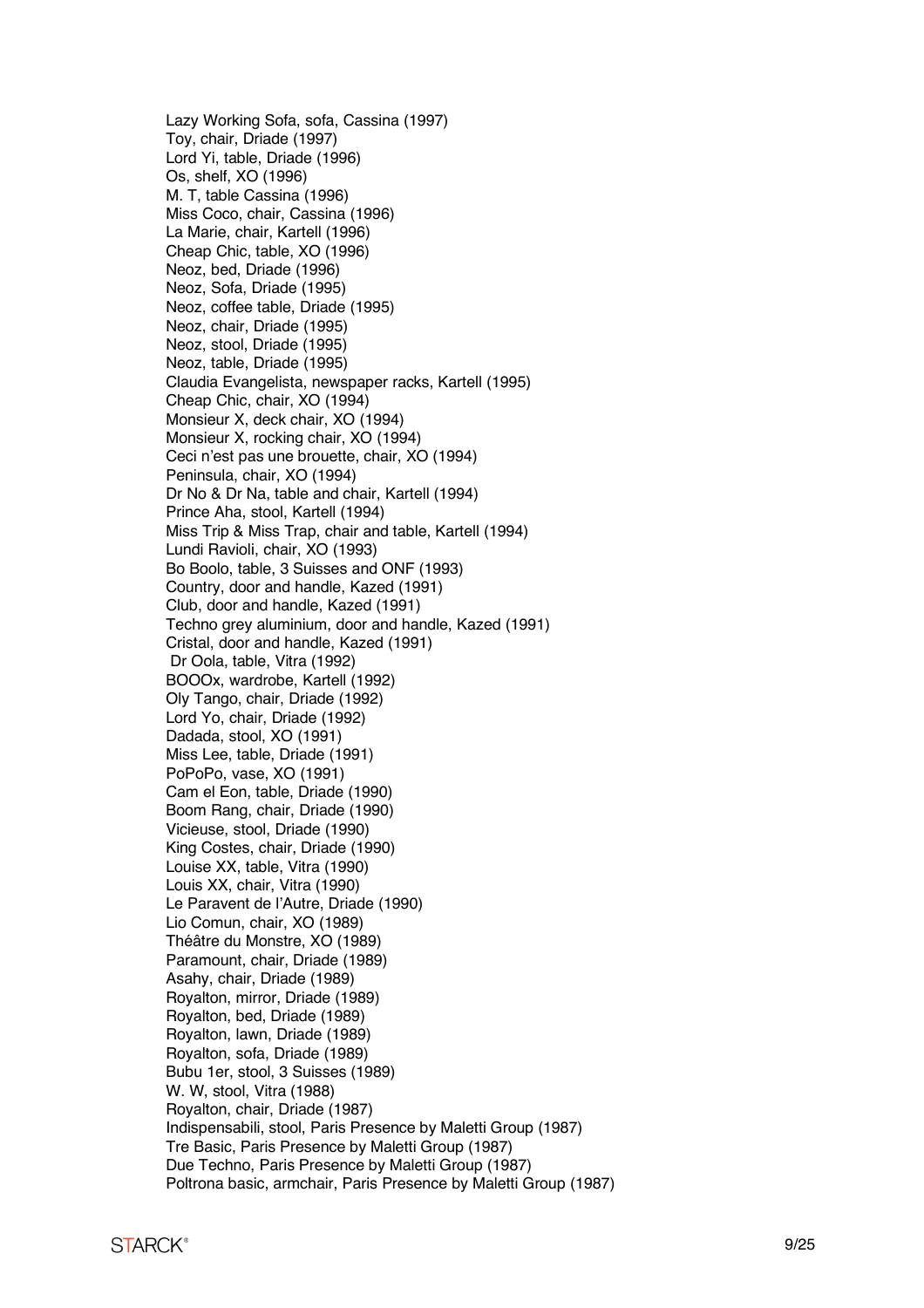Poltrona Technogel, armchair, Paris Presence by Maletti Group (1987) Mobile Basic, Presence Paris by Maletti Group (1987) Baroque2 Techno, Paris Presence by Maletti Group (1987) Home Basic, Paris Presence by Maletti Group (1987) Cassa Techno, Paris Presence by Maletti Group (1987) Carrello indispensabili, Paris Presence by Maletti Group (1987) Bacdelavage Techno, Paris Presence by Maletti Group (1987) Psiche, mirror, Driade (1987) Placid of the Wood, chair, Driade (1987) Jane Paille, chair, Driade (1987) Bob Dubois, chair, Driade (1987) Tessa Nature, chair, Driade (1987) Dick Deck, chair, Driade (1987) Otto Zitte, chair, Casatec (1987) Phil Lizner, stool, Casatec (1987) Urban furnitures, Jean-Claude Decaux (1987-1991) Moondog, O.W.O (1986) Miss Zenzen, O.W.O (1986) Lila Hunter, chair, XO (1986) Miss Balu, chair, Kartell (1986) Dr Glob, chair, Kartell (1986) 44 and Royalton, chair, Driade (1986) Romantica, chair, Driade (1986) Clown, stool, Driade (1986) Royalton Bar Stool, Bar Stool, XO (1986) Costes Alluminio, chair, Driade (1986) Bus Shelter, Ateliers de Nîmes (1985) Miss Zenzen, railing, O.W.O (1986) Ed Archer, chair, Driade (1985) Prince de Fribourg et Treyer, chair, Driade (1985) Shepard, bed, Driade (1985) M. (Serie Lang), table, Driade (1985) J. (Serie Lang), chair, Driade (1985) Howard, shelf, Driade (1985) Colucci, stool, Driade (1985) Bar Stool (1985) Ray Menta, APCI and Ministry of Culture, Palais de l'Elysée, France (1985) Anna Rustica, chair, Driade (1984) Len Niggelman, armchair, 3 Suisses (1984) Lola Mundo, chair, Driade (1984) Wendy Wright, chair, Disform (1984) Herbert, Schoenheit, shelf, Disform (1984) Desk Lamp, APCI and Ministry of Culture, Palais de l'Elysée, France (1984) Pat Conley II, chair, XO (1984) Théâtre du monde, cabinet, XO (1984) Illusion, table, Fiam (1983) Mickville, chair, Driade (1983) Sarapis, barstool, Driade (1983) Mrs. Frick, chair, Disform (1983) Pat Conley I, chair, XO (1983) Titos Apostos, table, Driade (1983) Tippy Jackson, table, Driade (1983) Ara, stool, VIA (1983) Pratfall, chair, Driade (1983) Costes, chair, Driade (1983) Von Vogelsang, chair, Driade (1983) Dr Taylor, sofa, 3 Suisses (1983) Chair for the Parc de la Villette (1982)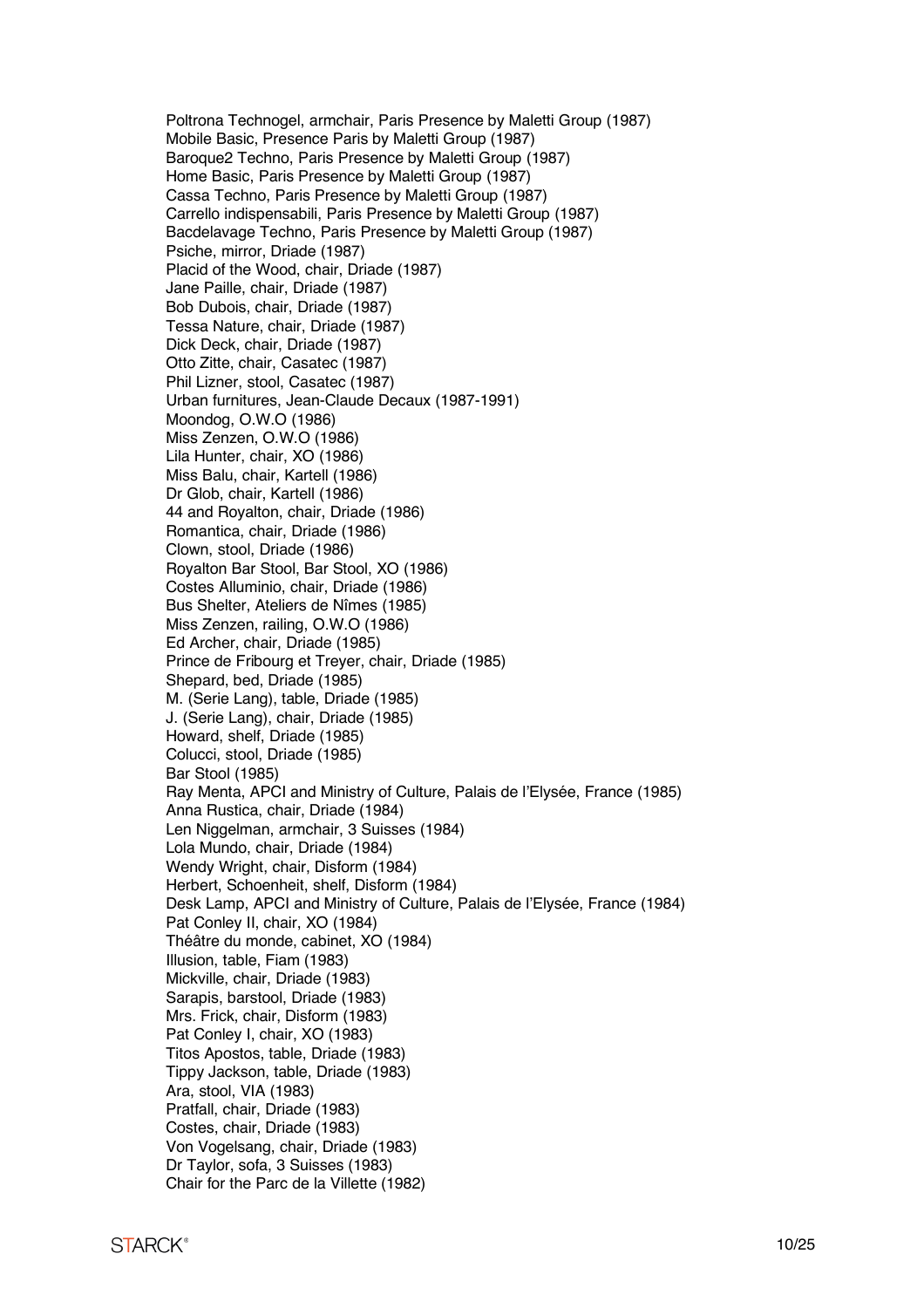Al Hammond, shelf, VIA (1982) Ray Noble, shelf, VIA (1983) Miss Beason, chair, 3 Suisses (1982) Fred Zafsky, 3 Suisses (1982) Joe Ship, pieds de table, 3 Suisses (1982) Richard III, chair, Baleri Italia(1982) M. President, table, Baleri Italia(1982) Coffee table, Costes, table Baleri Italia (1982) Starck chair, chair, Baleri Italia(1982) Jim Hunter, chair, Special Edition (1981) Nina Freed, table, 3 Suisses (1981) Dr Sonderbar, chair, XO (1981) Chambre Madame, chair Prototype (1981) Zero collection, chair, prototype, VIA (1980) Mister Bliss, stool, 3 Suisses (1980) Miss Wirt, chair, VIA (1980) Miss Dorn, chair, VIA (1980) Dole Melipone, table, XO (1979) Mac Gee, bookshelf, Starck Product (1977), Italia (1982) Mr Von Vogelsang, sofa, Starck Product (1977) Dr Bloodmoney, chair, Starck Product (1977) Francesca Spanish, chair, Starck Product (1977), Baleri Italia (1982) John lld, shelf, Starck Product (1975) Le Bouffi, inflatable armchair, Qasar Khanh (1973) Joe Miller, chair, VIA (1970) Prototype, chair, Cardin (1969) Crisis collection, chair, prototype (1965)

## **Design: Lamps**

In Vitro Unplugged, outdoor lightning collection, Flos (2019) Good Night, lamps (battery LED et wall applique), Kartell (2019) Gun Lamp, lightning collection (reedition), Flos (2019) Joe Tzar, lamp, Kartell (2019) Angelo Stone, lamp, Kartell (2019) Harcourt Hic !, lamp, Baccarat (2019) In Vitro, outdoor lightning collection, Flos (2017) Harcourt My Fire, candle holder, Baccarat (2017) Bon Jour Versailles, unpluggled lightning collection, Baccarat x Flos (2015) Bon Jour, unplugged lightning collection, Flos (2013) Free Sixty, ceiling light, Flos (project, 2013) Harcourt Baby Our Fire, candle holder, Baccarat (2013) Les esprits, Baccarat (2012) Kiki le Cube, Flos (2011) A4 Light, Flos (2011) Chapo, Flos (2011) Zenith sur la lagune, Baccarat (2011) Zenith le samedi, Baccarat (2011) Zenithal, Baccarat (2011) Personne à la fenêtre, Baccarat (2011) Harcourt Marie Louise, Baccarat (2011) D'Elight, Flos (2009) Bibliotheque Nationale, Flos (2009) Reflect 299, Flos (2009) Hide, Flos (2009) Marie Coquine, Baccarat (2009) Play with Dedon, Dedon (2008) Oled, Flos (2008) Light Photon, Flos (2008)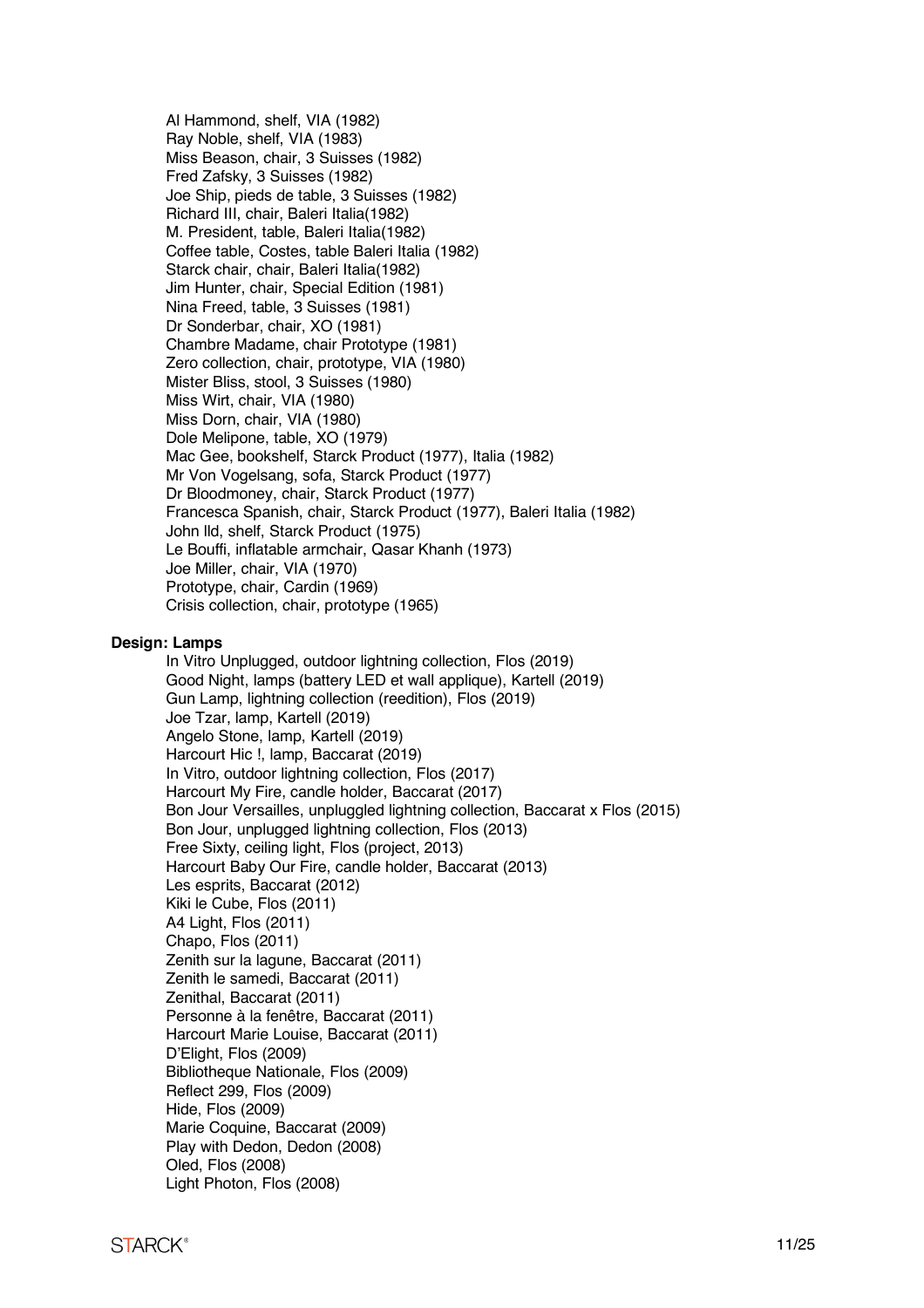Haaa, Flos / Baccarat (2007) Hooo, Flos / Baccarat (2007) KTribe, Lampe, Flos (2007) Harcourt Our Fire, candle holder, Baccarat (2006) K Ray, Flos (2007) La Vie, Flos (2003) Gun Lamp, lightning collection, Flos (2003) Long & Hard, Flos (2003) Fort Knox, Flos (2002) Romeo Hot Hot, Flos (2001) Miss K, Flos (2001) Romeo Louis, Flos (2001) Lighting Table, Target (2000) Table lamp, Target (2000) Superarchimoon, Flos (1998) Magic Slabe, Flos (1998) Cicatrices de Luxe, Flos (1998) Archimoon, Flos (1996) Oa, Flos (1994) Romeo Babe, Flos (1993) Romeo Moon, Flos (1993) Walla Walla, Flos (1992) Rosy Angelis, Flos (1992) Light Lite, Flos (1990) Doctor Life, Flos (1989) Miss Sissi, Flos (1988) Luci Fair, Flos (1987) Ara, Flos (1986) Ray Menta (1985) La Lune Sans Le Chapeau, 3 Suisses (1984) Roi Egon Groat, 3 Suisses (1983) Sandy Jesperson, 3 Suisses (1983) Tamish, 3 Suisses (1982) Soudain le sol trembla, Drimmer (1979) Easy Light, Electrorama (1977) Stanton Mick, Electrorama (1977) Flying Lamp (1970)

# **Industrial Design: High-technology**

Welcome, intelligent door, Lualdi (2019) A.I, stools (AI Stool with backrest, H75, H65, H46), Kartell (2019) Aeklys by Starck, smart ring, Icare Technologies (2017) A.I, chair, Autodesk and Kartell (2017) Mi MIX 2s, smartphone, Xiaomi (2016) Mi MIX 2, smartphone, Xiaomi (2015) Mi MIX 1, smartphone, Xiaomi (2014) Smart Radiators Valves, Netatmo by Starck (2014) Wistiki by Starck, individual locator device (2013) Zik 3, headphones, Parrot (2013) Zik Sport, headphones, Parrot (2013) Speedlab bio & Speedlab cube, Speedlab by Starck, photo printing terminal (2012) Zik 2.0, headphones, Parrot (2012) Ideas Box, multimedia libraries in kit form, Libraries Without Borders (2011) Netatmo by Starck, thermostat, Netatmo (2011) Blade Runner, hard drive, Lacie (2011) Navigo, public transportation pass, STIF (2011) Zik, headphones, Parrot (2010) Photomaton, Photomaton by S+ARCK (2008)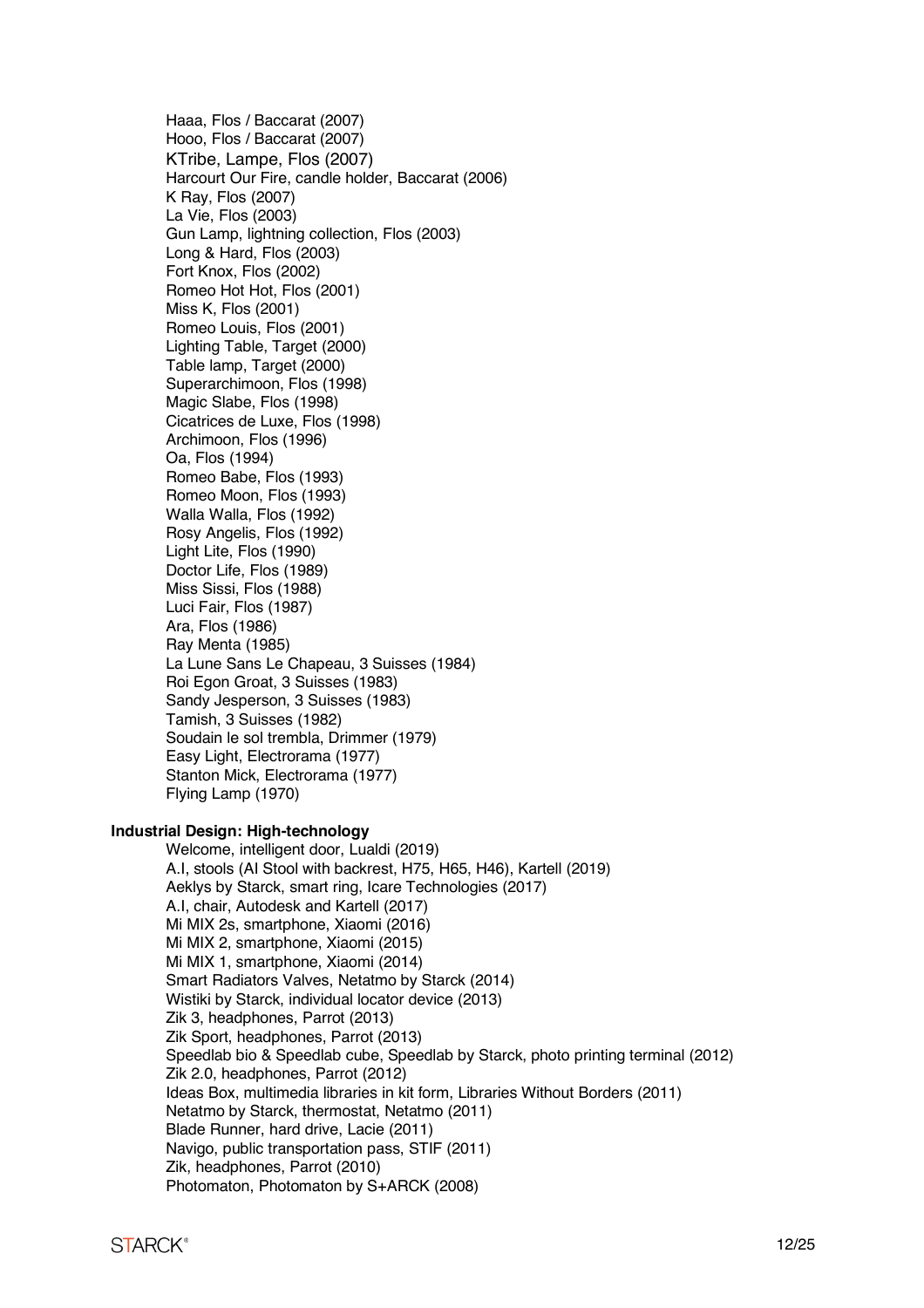Freebox Revolution, Internet modem, Free (2008) Tic Tac, clock, Kartell (2008) Zikmu, in colors, wireless speakers, Parrot (2008) Individual windmills, Pramac (2008) Hard drives, LaCie (2007) Zikmu, wireless speakers, Parrot (2007) Optical Mouse by Starck, optical mouse, Microsoft (2002) Weather station, Oregon Scientific, (2001) Bathroom Radio, Princess (2000) Scale, Target (2000) 900 MHz baby monitor, Target (2000) Fountain, Paris (1997) RT201, clock radio, Thompson (1997) Watch, Seven Eleven (1996) Low cost clock, Seven Eleven (1996) Euro converter (1996) TSR 700, satellite decoder, Thomson (1995) Boa, FM radio, Saba (1994) Krazy Jacket, jacket with built-in speakers, Saba / Adidas (1994) Bicolor TV, TV (1994) Vertigo, video player, Saba (1994) To Yoo, phone, Thomson / Alessi (1994) Ego, DVD player, Telefunken (1994) Fuga, CD player, Telefunken (1994) La la la, flashlight radio, Thomson (1994) Toccata, CD player, Telefunken (1994) Street Master, FM radio, Saba (1994) Rock'n'Rock, micro hi-fi, Telefunken (1994) Poe, radio, Thomson / Alessi (1994) Pala Pala, digital answering machine, Thomson (1994) Personal, portable videophone, Telefunken / Hermes (1994) Partoo, portable TV, Saba (1994) Ola, phone, Thomson (1994) Moosk, radio, Thomson / Alessi (1994) Lux Lux, 16: 9 TV Pal Plus, Telefunken (1994) Hook, phone, Thomson / Alessi (1994) Ego, DVD video player, Telefunken (1994) Cube, LCD projector, overhead projector, Thomson (1994) Coo Coo, clock radio, Alessi (1994) Babel, tower multimedia video, Thomson (1994) Alo, voice-activated phone, Thomson (1994) Sceptre, remote control, Ferguson / Nordmende / Thomson (1993) Plasmaa, slim TV, Nordmende (1993) VR 5025 ou 5045, video recorder, Saba (1993) VR 6087, video recorder, Saba (1993) M 3715, TV, Saba (1993) M 5107, TV, Saba (1993) M 5116 F, TV, Saba (1993) M 9470, video recorder, Telefunken (1993) M 9560, video recorder, Telefunken (1993) TX 91 RC 1142, Téléviseur, Telefunken (1993) VPH 6400, video recorder, Thomson (1993) VPH 6490, video recorder, Thomson (1993) VPH 6680, video recorder, Thomson (1993) Ici Pari soundsation, clock radio with digital tuner and three memories, Thomson for Lexon (1993) Don'O, radio and tape player, Telefunken (1993) Don'O, radio and tape player, Thomson (1993)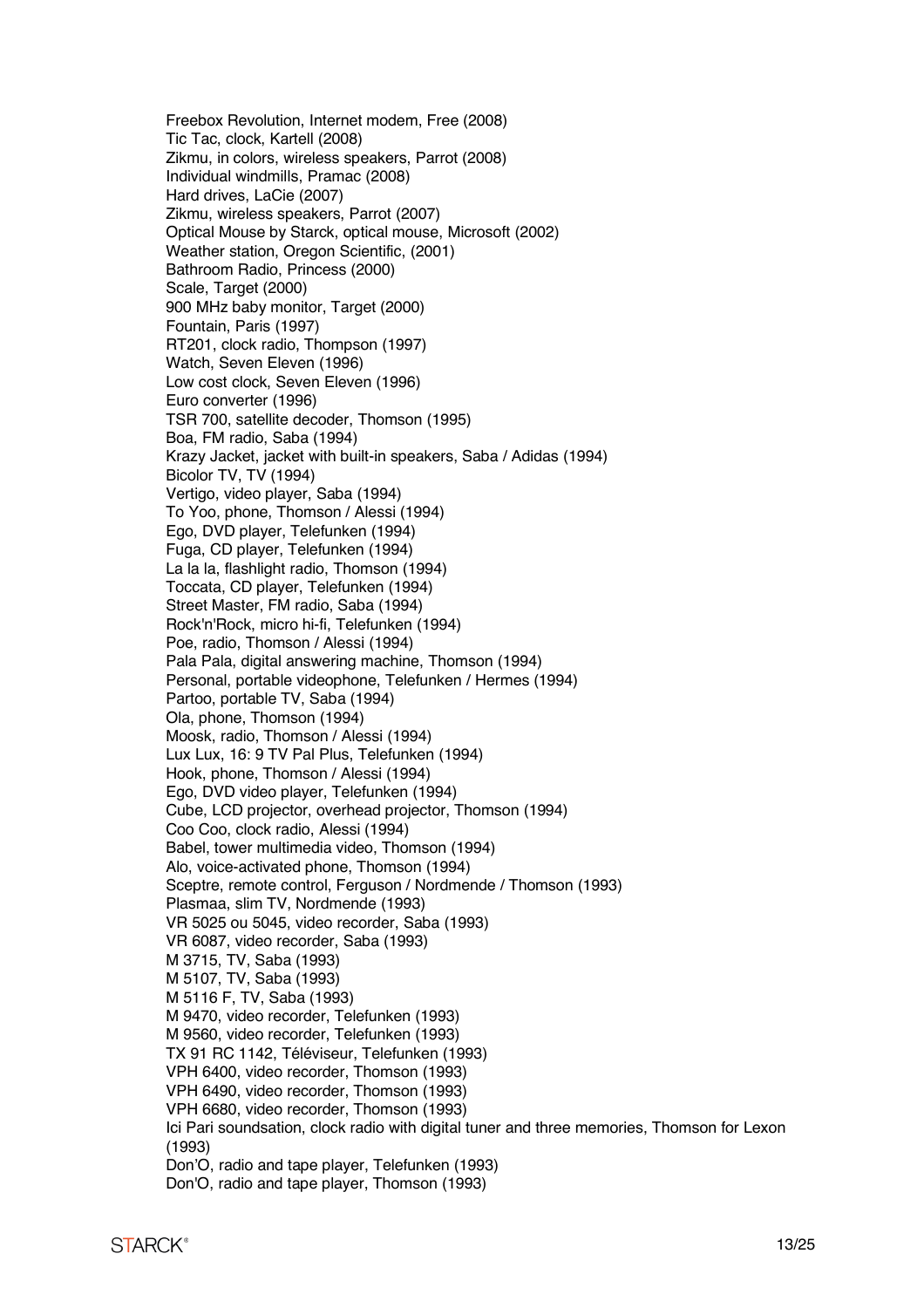Aloo, phone with voice command, Thomson (1993) Speaker, Thomson (1993) Video player, Saba (1993) Video player, Thomson (1993) Video player, Telefunken (1993) RR 50, clock radio, Thomson (1993) RR 60, clock radio, Thomson (1993) RR 500 s, clock radio, lecteur CD, Thomson (1993) RT 201, clock radio, Thomson (1993) TV, Telefunken (1993) 70 DK 68 L, TV, Thomson (1993) 63 MK 88 L, TV, Thomson (1993) 70 DK 68 L, TV, Thomson (1993) 63 MK 88 L, TV, Thomson (1993) TV, Telefunken (1993) TV, Saba (1993) TV, Thomson (1993) Remote control, Telefunken (1993) Comboo, TV and CD player combined, Nordmende (1993) Bicolor M5116F TV Screen, screen, Saba (1993) Radio, Thomson (1993) Oye Oye PR6000, portable FM radio, Saba (1992) Zeo TV 36MKL15, portable TV, Thomson (1992) TC 345, remote control, Saba (1992) TV bicolumn T7049 SLT, TV, Saba (1992) TV 14' 36MK41N, TV, Thomson (1992) Speaker, speakers, Thomson (1992) Remote control, Nordmende (1992) Oz TV, Telefunken (1992) Moa Moa, radio, Saba (1992) Jim Nature M3799, portable television, Saba (1992) M 5107, remote control, Saba (1992) K1, hard drive, D2 (1989) Espresso machine (1988) Walter Wayl e II, wall clock, Alessi (1988 ) Walter Wayle I, wall clock (1986 ) Don Quichote, wall clock, Spiral (1983)

## **Industrial Design: Bathroom**

Soleil, Duravit (2020) Tulum, Duravit (202 0 ) White Tulip, Duravit (2019) Starck T, Duravit (2017) Cape Cod, Duravit (2013) Me by Starck, Duravit (2013) Axor Starck V, Axor (2012) Axor Starck Organic, Axor (2010) SensoWash, Duravit (2009) Axor Starck X, Axor (2002) Toothbrush holder, Violight (2002) Starck 3, Duravit (2002) Bath towel, Target (2000) Soap Dispenser, Target (2000) Shaver, Princess (2000) Electric toothbrush, Princess (2000) Interdental electric brush, Princess (2000) Curling iron, Princess (2000) Hairdryer, Princess (2000)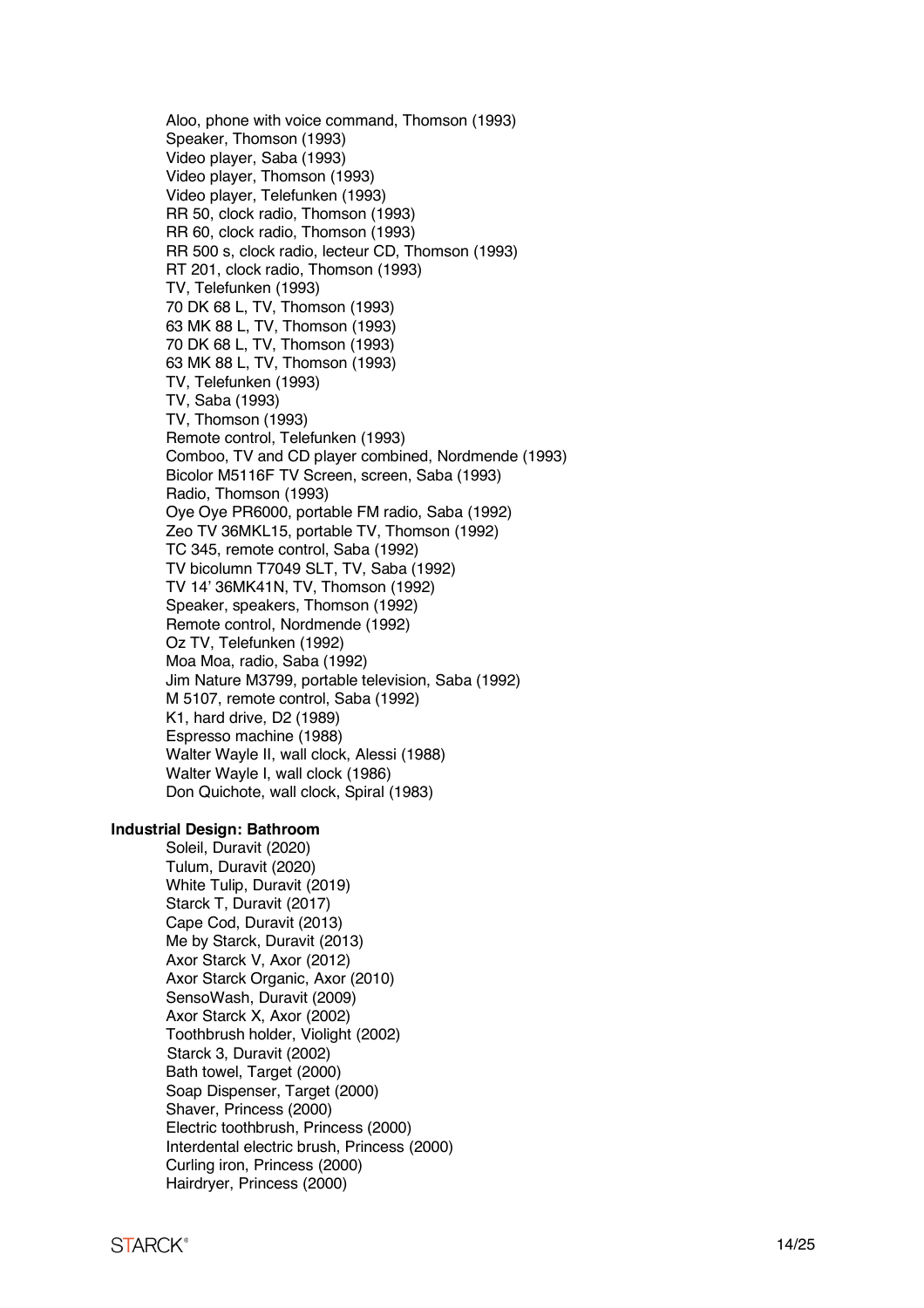Baby bottle warmer, Target (2000) Soap dish, Target (2000) Starck 2, Duravit (1998) Starck 1, Duravit (1994) Excalibur, Axor (1994) Excalibur, Excalibur, toilet brush, Heller (1994) Axor Starck, Axor (1992) Bathroom, Duravit, Hansgrohe, Hoesch, Axor (1992) Toothpaste distributor, Fluocaril (1987) Toothbrush and base, Fluocaril (1987) Washbasin Lola Herzburg, Sopha Inudstries / Rapsel (1983)

## **Industrial Design: Body accessories**

L'éclat de Talleyrand Collection, Baccarat (2020) Starck Biotech Paris, Titanium collection , eyewear, Luxottica (2021) Starck Biotech Paris, Forged carbon, eyewear, Luxottica (2021) Peau 3rd collection, Peau d'Amour, perfume, Starck Paris (2018) Ipanema with Starck 2019, sandals, Ipanema (2017) Starck Biotech Paris, eyewear, Luxottica (2017) DIAL, GPS connected wristbrand, SNSM (2016) Peau 2nd Collection, Peau de Lumière Magique – Peau de Nuit Infinie, perfumes, Starck Paris (2016) Ipanema with Starck 2018, sandals, Ipanema (2016) S.BOX by Starck, sleep apnea medical device, Sefam (2015) Ipanema with Starck 2017, sandals, Ipanema (2015) Peau Collection, Peau de Soie – Peau d'Ailleurs - Peau de Pierre, perfumes, Starck Paris (2014) Ipanema with Starck 2016, sandals, Ipanema (2013) Starck Eyes, eyewear, Luxottica (since 2013) Watches, Fossil (2011) Watches, Fossil (2010) Cashmere clothing, Ballantyne (2009) L'air du temps, perfume, Nina Ricci (2008) Cristal Watch, Fossil (2008) Digital and analog watches, Fossil (2007) Home Gym Office, sport equipment for home and office, Alias (2007) Richard Mille by Starck, watch, Richard Mille (2005) Watch, Fossil (2005) Watch, Fossil (2004) Starck naked, underwear, Puma (2004) Shoes, Puma (2002) Watch, Fossil (2002) Pendant watch, Fossil (2001) Watch, Fossil (2001) Pendant watch, Fossil (2001) Ring watch, Fossil (2001) Bathrobe, Descamps (2000) Bath towel, Target (2000) Toothbrush and base, Target (2000) Watch, Fossil (1999) Poaa, weight scale, XO (1997) Dr Kleen, toothpick (1996) Dr Cheese, interdental brush (1996) Dr Spoon, spatulas cure Ears, Alessi (1996) Hairbrush, Seven Eleven (1996) Toothbrush, Seven Eleven (1996) Watch, Seven Eleven (1996) Political T-shirt, NC (1995) Starck Naked, nylon clothing, Wolford (1995) Wet Ghost, long raincoat, K-Way (1995)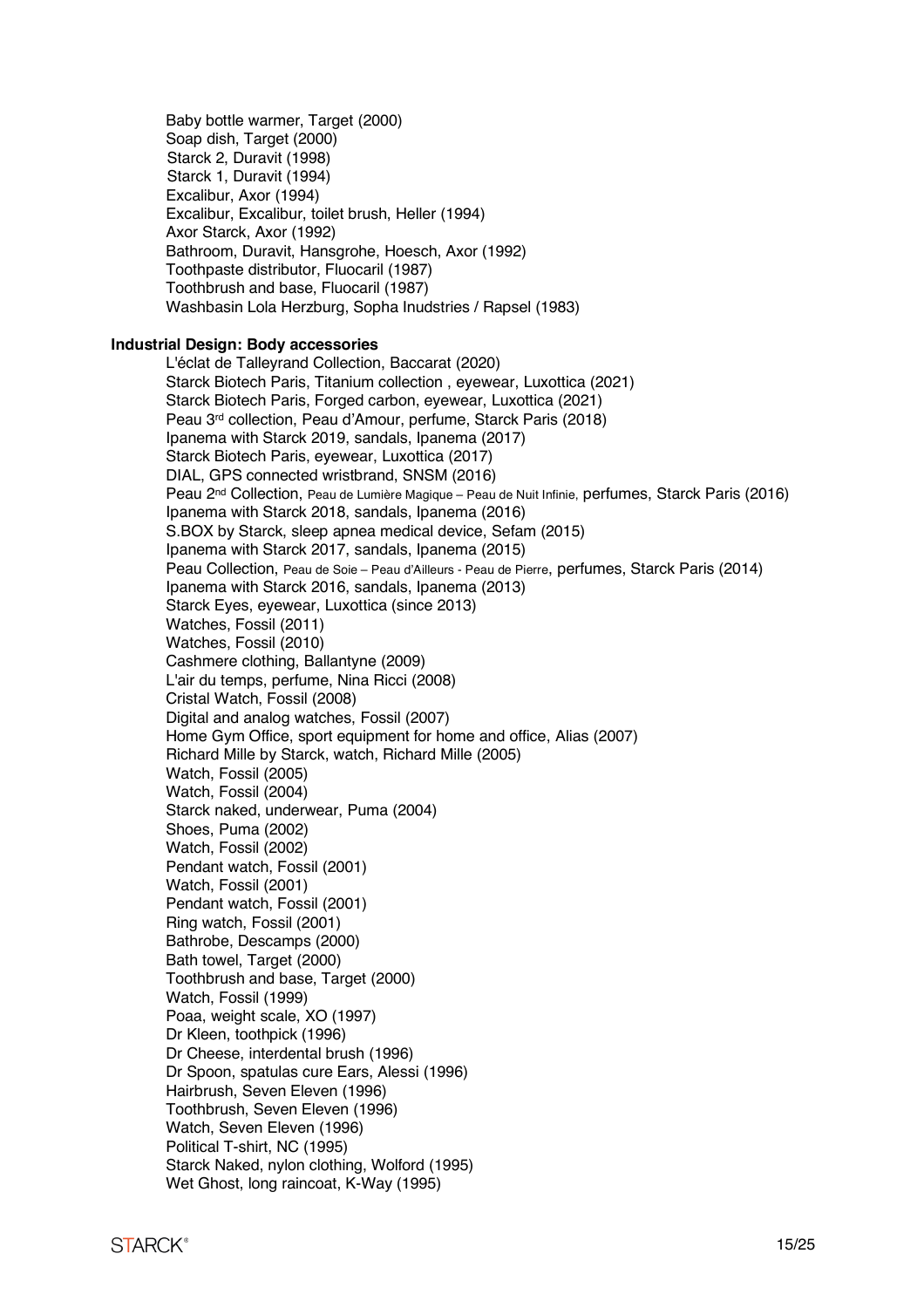Wet Angel, long raincoat, K-Way (1995) Wet Duke, waterproof jacket, K-Way (1995) Wet Prince, waterproof coat, K-Way (1995) Wet Lord, waterproof jacket, K-Way (1995) Starck Eyes, eyewear, Alain Mikli (since 1994) The Winners, scarf for the America's Cup, Louis Vuitton (1989)

## **Industrial Design: For Children**

Tip Top, children table, Kartell (2014) Alfie Funghi, furniture for children TOG AllCreatorsTOGether (2012) Le Chien Savant, children desk, Magis (2011) Loulou Ghost, children chair, Kartell (2006) Baby travel chair, Maclaren (2004) Travel cradle, Maclaren (2004) Carrycot, Maclaren (2004) Diaper bag, Maclaren (2004) Strollers, Maclaren (2003) Patastarck, plastic toy (2001) Baby carrier, Target (2000) Diaper bag, Target (2000) Vehicle for children, Target (2000) Small tent for children, Target (2000) Great tent for children, Target (2000) Bowl for babies, Target (2000) Bottle with soft spout, Target (2000) Bottle brush, Target (2000) Baby bottle, Target (2000) Tunnel tent, Target (2000) Fork and spoon for babies, Target (2000) Potties, Target (2000) Toothbrush for children, Seven Eleven (1996) TeddyBearBand, teddy bear, Moulin Roty (1996) The Face, vehicle for children, Big (1995)

# **Industrial Design: Good Goods**

Good Goods, La Redoute catalog (1996-1997)

#### **Industrial Design: Home accessories**

Talleyrand Collection, Baccarat (2020) Juicy Salif XXL, in polyethylene, special limited edition, Alessi (2021) Marlene, mirror, Glas Italia (2017) Caadre with Light, mirror, Fiam (2017) La Plus Belle, mirror with new finishings, Flos (2015) Anger, mirror, Kartell (2014) Only Me In The Light, mirror, Kartell (2013) Mrs. Flower Power, vase, Kartell (2005) Box handkerchief, Target (2000) Dr Skud, fly swatter, Alessi (1996) Refillable lighter, Seven Eleven (1996) Dédé, close door, Alessi (1994) Liberté, box for objects, Alessi (1994) Gerome, vase, Driade (1990) Mémoire d'avant-guerre, collection Tendentse for Alessi, vase, in collaboration with Alessandro Mendini (1990 ; 1992 for sale) Miss Donna, mirror, O.W.O. / Alessi (1985) Sesamo, door handle, Kleis (1989) Apriti, door handle, Kleis (1989)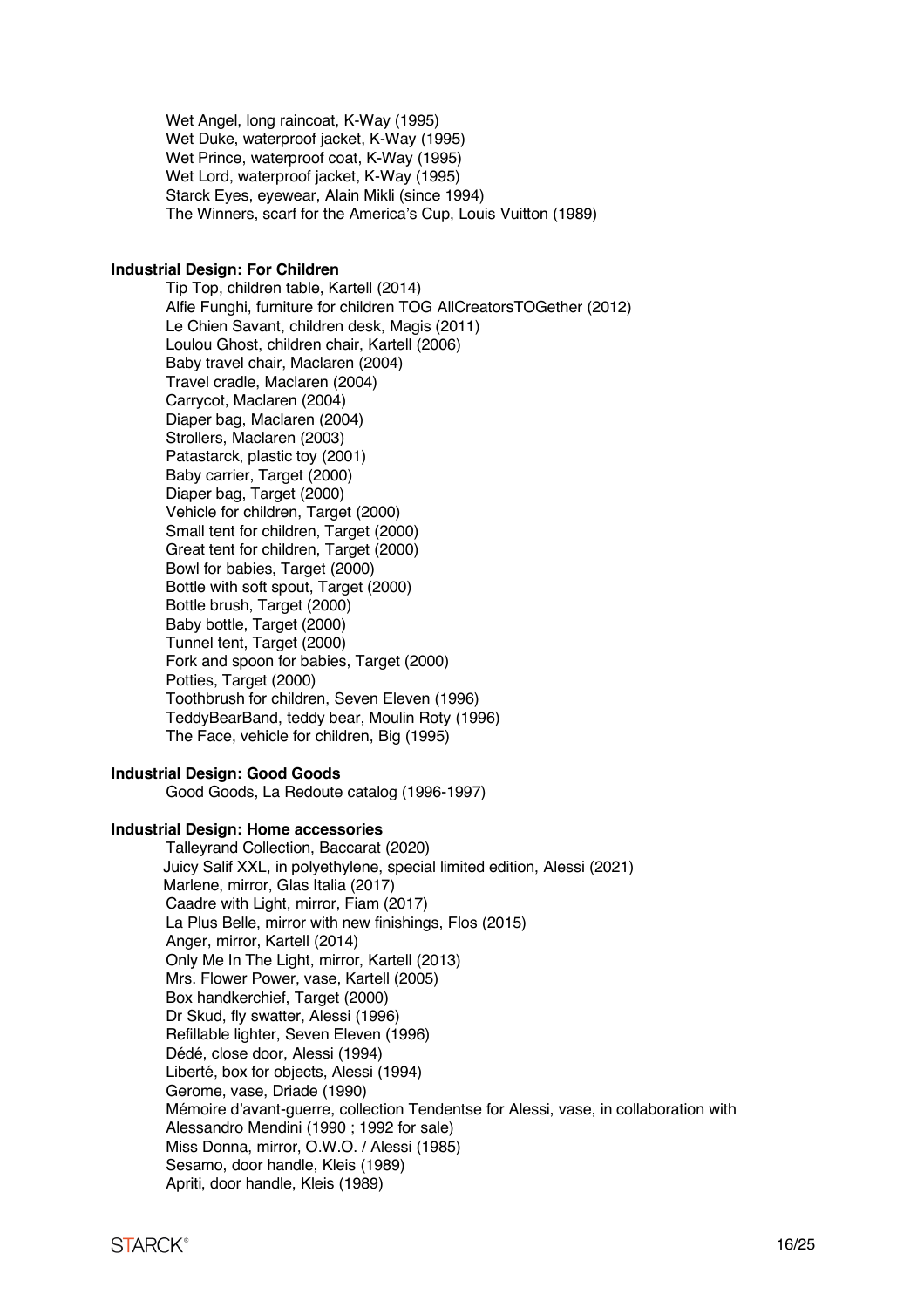PS2, door handle, FSB (1989) PS1, door handle, FSB (1989) Door Handle, door handle, FSB (1989) Pour la vie, flower vase, O.W.O. / Alessi (1988) Joe Cactus, ashtray, O.W.O. / Alessi (1988) Shark, picture frame, L'Oréal (1987) Luciana Fortyfour, candlelight, O.W.O. / Alessi (1986) O'Kelvin, table candlestick, O.W.O. / Alessi (1986) Collection Étrangetés, Vases, Daum (1986) Joe Raspoutine, wall candlestick, O.W.O. / Alessi (1985) Falstaf, handle, Alessi (1987) Franco Bull, coat rack, 3 Suisses (1985) Chab Wellington, coat rack, O.W.O. / Alessi (1985) Mimi Bayou, cupboard handles, O.W.O. / Alessi (1985) Picfeu, tisonnier, O.W.O. / Alessi (1984) Ray Hollis, ashtray, XO (1984)

#### **Industrial Design: Kitchen and tableware**

 Juicy Salif, multiple citrus press in cast bronze, special limited edition, Alessi (2021) L'Econome by Starck, dishes and glassware, Degrenne (2017) L'Econome by Starck, tools for the kitchen and the table, Degrenne (2015) Gorenje By Starck, Kitchen Appliances (2014) Juicy Salif Bronze, limited edition, Alessi (2013) Lame d'Eau, water jug, Fondation France Libertés (2012) Abbracciaio, candlestick, Kartell (2012) Harcourt Double Our Fire, candle holder, Baccarat (2011) Log, knife, Laguiole, (2010) Kitchens, Warendorf (2009) Briccole, plate, Venise (2008) Disposable trays, IPI (2005) Lux, disposable tableware, IPI (2003) Dark Side, black cristal glass collection, Baccarat (2003) Disposable knife, IPI (2001) Food containers, Target (2000) Miam Miam, dishes, Driade (2000) Cup, Target (2000) Juicy Salif Gold, limited edition, Alessi (1998) Plastic case for Visionnaire magazine (1997) Ceci n'est pas une truelle, shovel pin, Alessi (1996) Boaat 2-5, kitchen box, Alessi (1996) Arbratoo, little tree cutlery holder, Alessi (1994) Les Ministres, table center, Alessi (1994) Faitoo, ustensiles de cuisine, Alessi (1994) Mister MeuMeu, cheese holder and grater, Alessi (1991) Hot Fredo, Thermos bottle, Alfi (1991) Ti Tang Su Mi Tang, teapot, creamer and sugar, Alessi (1990) Voilà Voilà, tray, Alessi (1990) Jojo Long legs, cheese knife, Laguiole (1989) Jojo Long legs, cheese knife, Laguiole (1989) Hot Bertaa, kettle, Alessi (1988) Juicy Salif, lemon squeezer, Alessi (1988) Max le Chinois, drainer, Alessi (1988) Smoki Christiani, corkscrew, O.W.O. / Alessi (1984) Laguiole Knife, clasp-knife, Laguiole (1984) Set Laguiole, 6 table knives, Laguiole (1984) Objets Pointus, cutlery, O.W.O. (1984)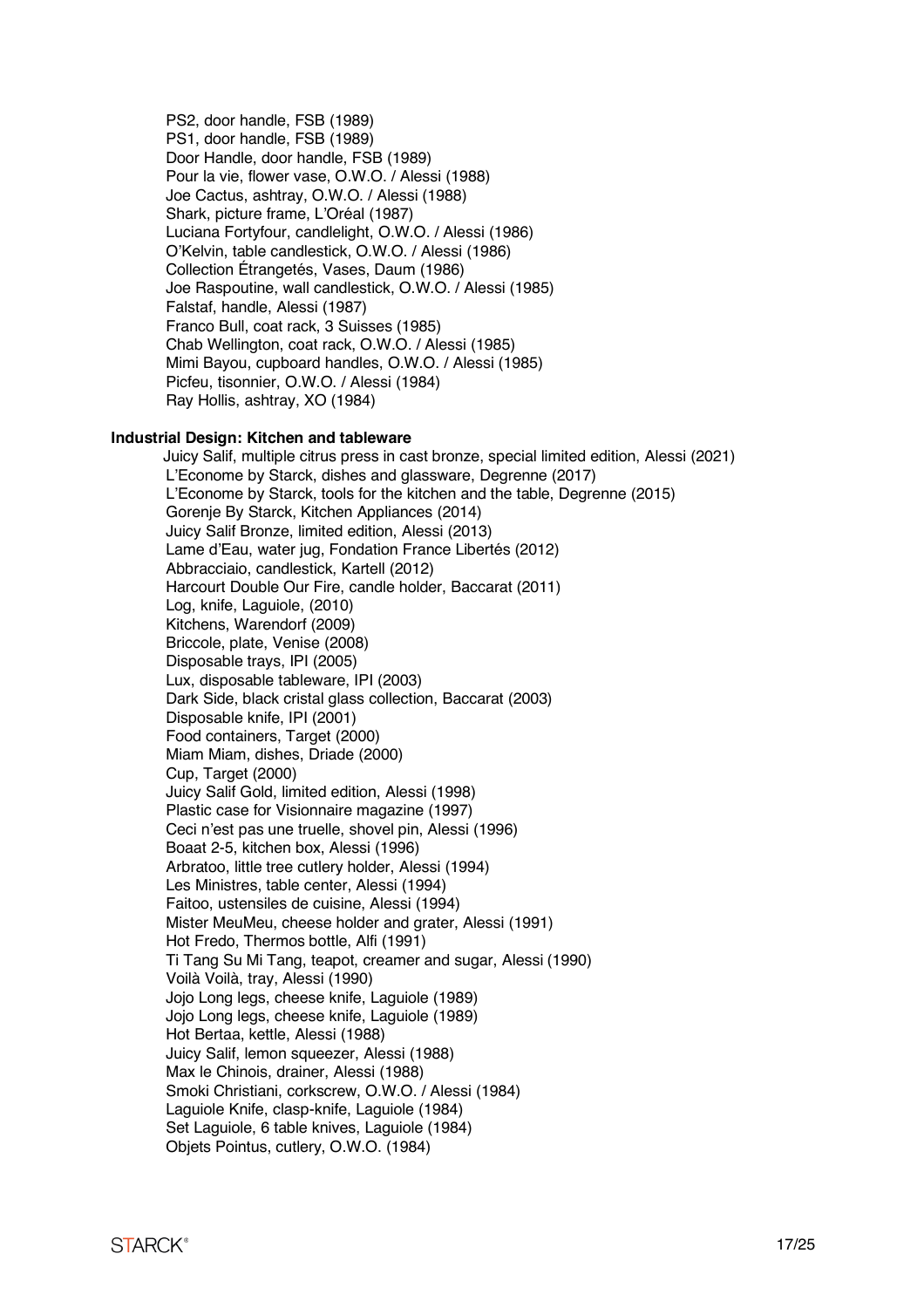#### **Industrial Design: Luggage**

Starcktrip, Delsey by Starck (2012) Samsonite by Starck (1998) Attaché case, Louis Vuitton (1988)

#### **Industrial Design: Nutrition**

Champagne Brut Nature 2012, Maison Roederer & Starck (2017) Starck Beer, organic beer (2015) Champagne Brut Nature 2009, Maison Roederer & Starck (2014) Champagne Brut Nature 2006, Maison Roederer & Starck (2012 WAHH (2010) Feuille d'eau, water bottle, Fondation France Libertés (2008) LA Organic, organic olive oil, LA (2004) La Bûche Starck, Lenôtre (2004) 1664, beer bottle, Kronenbourg (2002) Diva, water fountain, Dieau (1997) OAO Organic, organic food (1996) St Georges, bottle of mineral water, St Georges (1995) Glacier, bottle of mineral water, Glacier (1989) Mandala Pasta, Panzani (1984) Bottle of mineral water, Vittel (1984)

#### **Industrial Design: Office accessories**

Studio Starck, meal tray, IPI (2015) Elise, ecologic paper bin, Elise (2010) Archive, locker, Kartell (2010) Bar, weight bracelet for neck and arm, base, Alias (2009) Ice, locker, Kartell (2010) Document holder, Target (2000) Bin, Target (2000) CD Container, Target (2000) Mail sorter, Target (2000) Scissors, Target (2000) Paper knife, Target (2000) Rotating pencil, Target (2000) Pencil box, Target (2000) Press book, Target (2000) Bin mail, Target (2000) Desk organizer, Target (2000) Stapler, Target (2000) Newspaper rack, Target (2000) Tape dispenser, Target (2000) Cutter delivered, Seven Eleven (1996) Scissors, Seven Eleven (1996) Notebook, Seven Eleven (1996) Tape dispenser, Seven Eleven (1996) Eraser, Seven Eleven (1996) Charging mines, O.5 HB, Seven Eleven (1996) Propelling pencil, Seven Eleven (1996) Fluorescent markers, Seven Eleven (1996) Pencil, Seven Eleven (1996) Ballpoint pen, Seven Eleven (1996) Berta Youssouf, card holder, O.W.O. / Alessi (1985)

#### **Industrial Design: Others**

Flotex by Starck, Forbo (2016) Olympic Medals for Paris 2024 games (2015) Speetbox by Starck, heating furniture, Speeta – Groupe Seguin (2013)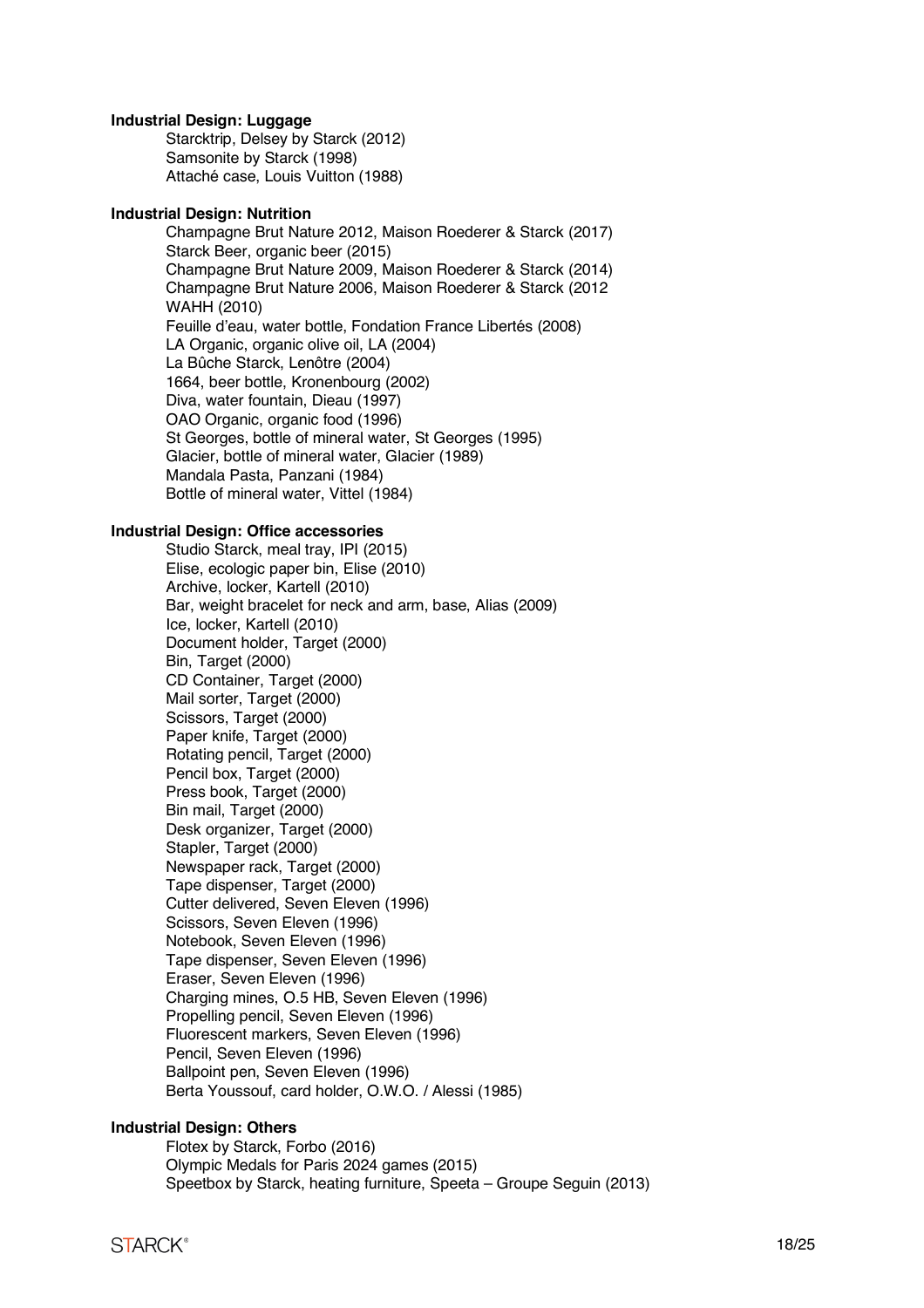Relief by Starck, 3S, Ateliers 3S (2011) Flexible Architecture, Ceramica Sant'Agostino (2010) Fletco (2008) Le Grand Larousse illustré, encyclopedic dictionary, Larousse (2003) Ultime Franc, Monnaie de Paris (1999) Ecu, currency, project (1994) Olympic Flame, Olympic Winter Games Albertville (1990) Nombre d'Or, carpet, Élisée Edition (1986)

## **Vehicles**

 New SNSM fleet identity (2021) Dream of Winter Gondola for Venice, VeniSIA (2021) PC12 et PC24, private jet, Jetfly (2019) Power Dock Bentley by Starck (2016) Sealegs, boat (2013) M.A.S.S. – Mud, Asphalt, Sand, Snow- STARCKBIKE with Moustache (2012) Sailing Yacht A, mega sailing yacht (2011) V+, Volteis, electric car (2010) Pibal, scooter-bicycle, with Peugeot for Mairie de Bordeaux (2010) Kawazaki W800, motorbike, Kawazaki (2009) H+, catamaran, Hobie Cat (2009) Venus, mega yacht (2008) Super Naked Xv, motorbike, Voxan (2005) Motor Yacht A, mega yacht (2004) Wedge II, yacht (1998) X3, motorbike, Aprilia (1998) Kayak, Rotomod (1996) Virtuelle, sailing boat (1995) Ara III, boat (1994) X-Ray, motorbike, project, Aprilia (1994) Toto la Toto à toto, car, project (1994) Plywood Car, project (1994) 6.5, motorbike, Aprilia (1989) Lama, scooter, Aprilia (1986) First, sailing boat, Beneteau (1984)

# **AWARDS & HONORS**

#### **(243)**

MetropolisLikes NeoCon awards 2022, Solo Chair for Andreu World (2022) MetropolisLikes NYCxDESIGN Awards 2022, White Tulip for Duravit (2022) Best Line Work, Wallpaper\* Design Award, Goodnight light for Kartell (2022) Best of Year Awards, 'Residential Desks', Interior Design magazine, Earl of Wood for Kartell (2021) Best of Year Awards, 'Contract Seating', Interior Design Magazine, Adela Rex pour Andreu

World (2021) Best of Year Awards, 'Design Visionary' Interior Design magazine, Philippe Starck (2021) German Design Award, Complete series: Winner« für White Tulip (GDA2022-56437) in der Kategorie – Excellent Product Design – Bath and Wellness (2021)

German Design Award, Faucets: Winner« für White Tulip Armaturen (GDA2022-56467) in der Kategorie – Excellent Product Design - Bath and Wellness (2021)

Luxury Lifestyle Awards 2021 in the category Best Luxury Restaurant Interior Design for La Co(o)rniche in France (2021)

Best of NeoCon Gallery, Forest Club for Andreu World, Sustainability Award (2021) Best of NeoCon Gallery, Adela Rex for Andreu World, Silver Award and Innovation Award (2021)

iF Design Award, eyewear, Sphere technology by Starck Biotech Paris (2021) Best Woodcraft, Wallpaper\* Design Award, 'Fen-c Nature' armchair, Cassina (2020)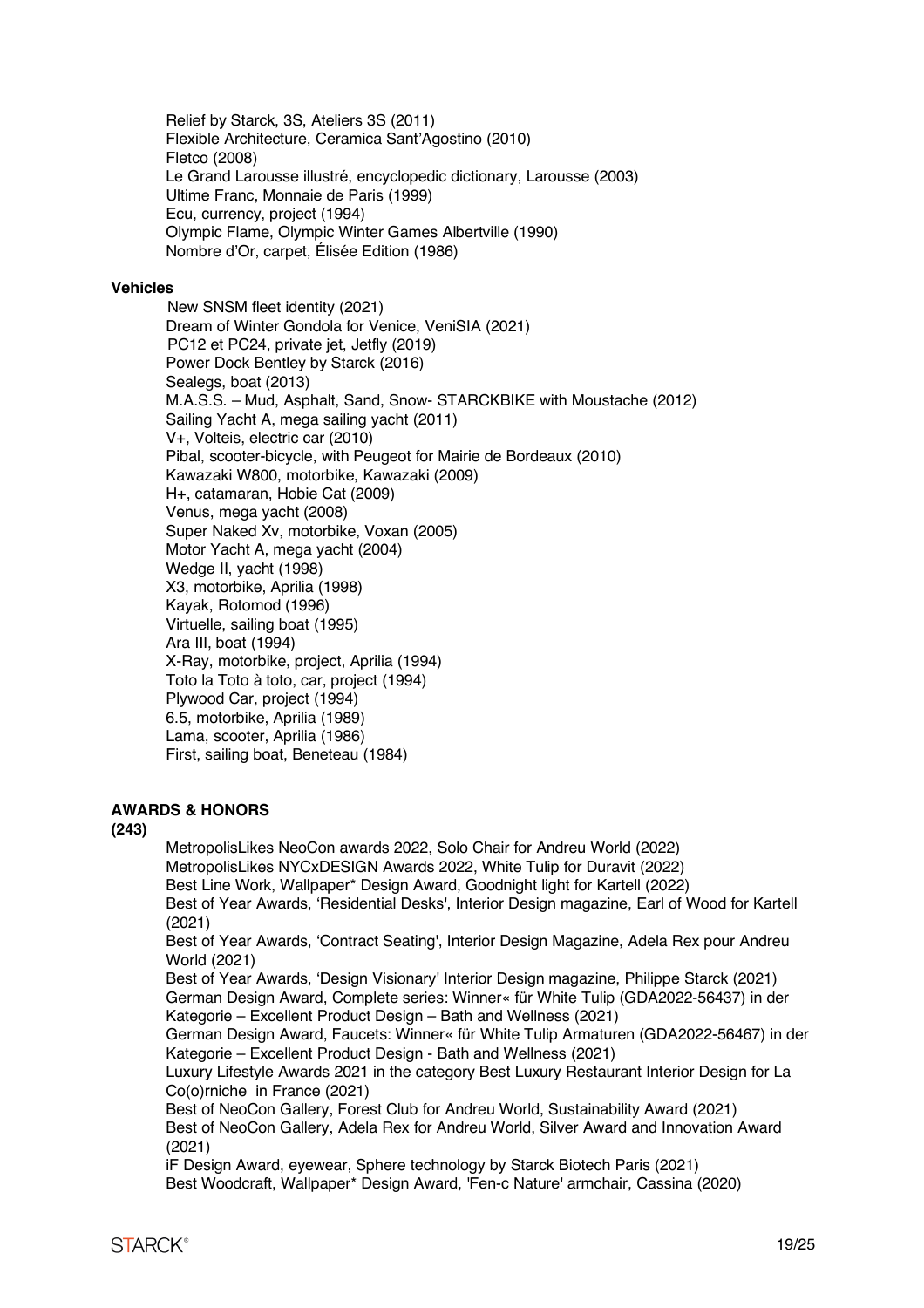Red Dot Award Winner, Starck T & Starck f Duravit (2020) Red Dot Award Winner, Q/Wood et A.I. pour Kartell (2020) Best Cover Up, Wallpaper\* Design Awards, Oh it rains! collection B&B Italia (2020) Ambassador of the Grands Crus Classés en 1855, France (2019) Lifetime Achievement Award, DOTY Awards, ACG Media, China (2019) Best Hotel in LA + Best Hotel World, CN Traveler 2019 Readers' Choice Awards, SLS Beverly Hills (2019) Red Dot Award Winner, Venice pour Kartell (2019) Best New Hotel France Prize, World Luxury Hotel Awards, Brach (2019) 1st Prize category Hospitality for L'Avenue at Saks, 2019 Chairman's Reception (2019) 1st Prize Best Connected Object Sport category, DIAL, Inosport (2019) 1st Trophies of the innovations of Secours expo, DIAL (2019) Lifetime Achievement Award, The Design Prize 2019, Designboom, Milan (2019) EDIDA award, category "outdoor", Sun Tan outdoor collection Kartell (2019) Frame Lifetime Achievement Awards, Frame Magazine, Amsterdam (2019) Iconic Award best of best, SensoWash Starck f (2019) Stylepark ISH2019, SensoWash Starck f (2019) Badischer Architekturpreis All stars Award, Duravit Design Center (2019) Vegan Homeware Awards, Best collaboration for the installation Cassina Croque la Pomme (2019) BAU-Trend Award by AIT/xia, Flotex by Starck (2019) Best of Gold, Best of Wine Tourism Awards by the Chamber of Commerce and Industry of Bordeaux, Chai Les Carmes Haut-Brion (2018) IDF Lifetime Achievement Award, Indian Design Forum (2018) Meilleur univers artistique d'hôtel en Europe, Prix Villégiature, Le Meurice (2018) IF Design Award for Mi MIX 2 (2018) World Superyacht Award (sailed assisted motoryachts), Sailing Yacht A (2018) Red Dot Award Winner, Sir Gio pour Kartell (2018) Designer of the decade, Esquire Spain Awards (2017) ULI Global Awards for Excellence, Prix d'Excellence, Alhondiga (Azkuna Zentroa) (2017) Archiproducts Design Awards, category "Furniture", Sir Gio Kartell (2017) Cosmopolitan Russia Beauty Awards, Best Unisex Fragrance pour Starck Paris (2017) Pentawards 2017, Diamond Award (best of the show) for Starck Paris (2017) World Beer Awards 2017, Bronze France, Starck Beer (2017) Olfactorama, Prix de la Virtuosité for Peau d'Ailleurs Starck Paris (2017) Salone Del Mobile.Milano Awards, "Miggliore Designer 2017" Condé Nast Traveller Spain, "Best Beauty Product" for Starck Paris (2017) GQ Spain, "Premio de la Redacción" for Starck Paris (2017) German Design Award, Special mention for Gorenje by Starck, kitchen category (2017) Open Education Award for Excellence, Ideas Box (2017) Flos Olei 2016, Best 20 Olive Oils in the World, LA Organic ORO Intense (2016) GQ Men Award 2016 Most Actual Influential Designer (2016) Award ELLE décoration Russia (best of the year) for Gorenje by Starck Collection, category Best Household appliances (2016) Red Dot Product Design, Bathroom & Spas category, Duravit Me by Starck (2016) Red Dot Best of the Best award 2016, Kartell Uncle Jack sofa (2016) Best Buy – Which, Thermostat Netatmo (2016) Exterior mention Stores category, Prix de Versailles, TOG (2016) iF Product Design, ME by Starck (2016) iF Product Design, Cape Cod bathtub (2016) German Design Award, Cape Cod bathroom (2016) Home Style Award, SensoWash I (2016) Wise Award, Ideas Box (2016) Olive Oil Award Zurich, Best Organic Olive Oil in the World, LA Organic ORO Intense (2015) Salon Batimat 2015, Gold Award Bathroom section, Axor Starck V (2015) Google Impact Challenge, Jury Award, Ideas Box (2015) Innovation Award – Gold), Salon Idéobain, Axor Starck V (2015) German Design Award, Axor Starck 25 years (2015)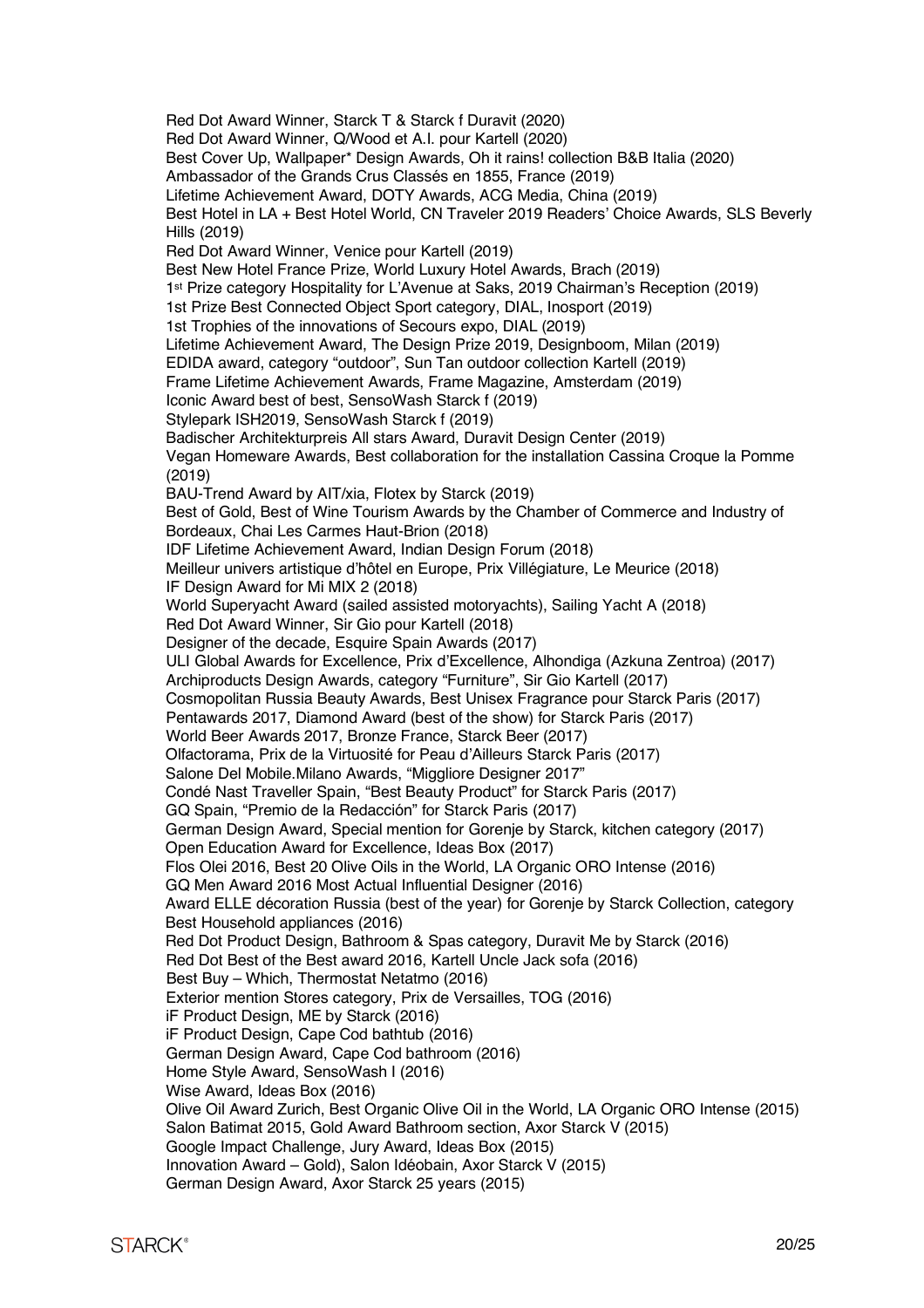Red Dot, Bathroom & Spas category, Duravit Cape Cod bathtub (2015) Red Dot, Bathroom & Spas category, Duravit Cape Cod washing bowl (2015) Red Dot, Design Award, Axor Starck Organic (2015) Red Dot, Communication Award, Axor Starck 25 years (2015) DDC Award « Good Design, Axor Starck 25 years (2015) International Publication Competition ''Berliner Type'', Axor Starck 25 years (2015) BePositive 2015, FLAM'EXPO *Award de l'innovation* (2015) Elle Decor International Design Award EDIDA, Bathroom category, Axor Starck V (2015) Wallpaper\* Design Award, Best Domestic Design category, Axor Starck V (2015) CES Innovations Design and Engineering Awards, Thermostat Netatmo (2015) Red Dot Award 2014 connected object of the year (2015) Tech awards, Thermostat Netatmo (2015) Middle East Distree Diamond Awards for Technical and Aesthetic Innovation, ZIK 3, Parrot (2015) German Design Award, SensoWash i (2015) Iconic Award, ME by Starck (2015) Iconic Award, Cape Cod series (2015) Label Leading Spa awarded by Leading Hotels of the World, Spa Royal Monceau (2014) "The Best New Hotels", Travel & Leisure USA Hot List 2014, Mama Shelter Istanbul (2014) Grand Prix de l'e-réputation France (2014) Red Dot, Bathroom & Spas category, Duravit SensoWash (2014) Red Dot, category Product Design, Thermostat Netatmo (2014) Red Dot Award, SensoWash i (2014) A' design award, Thermostat Netatmo (2014) iF Product Design, SensoWash i (2014) iF Product Design, Stack bathtub (2014) Prix des Artistes of the Excellence Française (2013) Special Award, BFM Awards (2013) Grand Prix de l'e-réputation France (2013) Favorite award of the jury, Pyramides de Vermeil, Le Nuage (2013) **«** World's Greatest Hotels 2013 » Travel + Leisure, Mama Shelter Marseille (2013) « Best Hotels in the World » CondéNast's 2013 HOT LIST , SLS South Beach (2013) Red dot Award, Axor Starck Organic (2013) Red Dot Award, Masters pour Kartell (2013) The 10 most beautifully designed new restaurants, AD New York, Ma Cocotte (2013) Pyramide de l'innovation, prix projet « Coup de Cœur », Le Nuage (2013) Best Luxury Residential Design, Lodha Evoq project in Mumbai (2013) Good Design Award 2012, Miss Less, Kartell (2013) iF Product Design, St. Trop (2013) Iconic Award, SensoWash i (2013) German Design Award, Starck K (2013) iF Product Design, SensoWash Starck C (2013) Universal Design Award – consumer favorite, SensoWash Starck C (2013) DDC Gute Gestaltung, SensoWash Starck C (2013) KB culture, USA, SensoWash Starck C (2013) Good Design Award, D'E-light, Flos (2012) Gold Medal La Oro Intenso, LA Organic, International China Oil Competition (2012) Silver Medal La Oro Suave, LA Organic, International China Oil Competition (2012) Conception, Elise (2012) 2 gold medals, LA Organic, Los Angeles Olive Oil Competition (2011) Lieu de l'année, AJT, Mama Shelter Marseille (2012) Prix du Public, salon 1.618, V+ Volteis (2012) Best of CES, Tom's Hardware & Tom's Guide, Zik Parrot (2012) CES Hot Stuff Award, Stuff Award, Stuff Magazine, Zik Parrot (2012) Product of the Future, Popular Science, Zik Parrot (2012) Red Dot Award / St. Trop (2012) 8 Meilleurs Hotel en France par Frommer, Mama Shelter (2011) Die 100 besten Hotels in Europa by Géosaison Award, Mama Shelter (2011)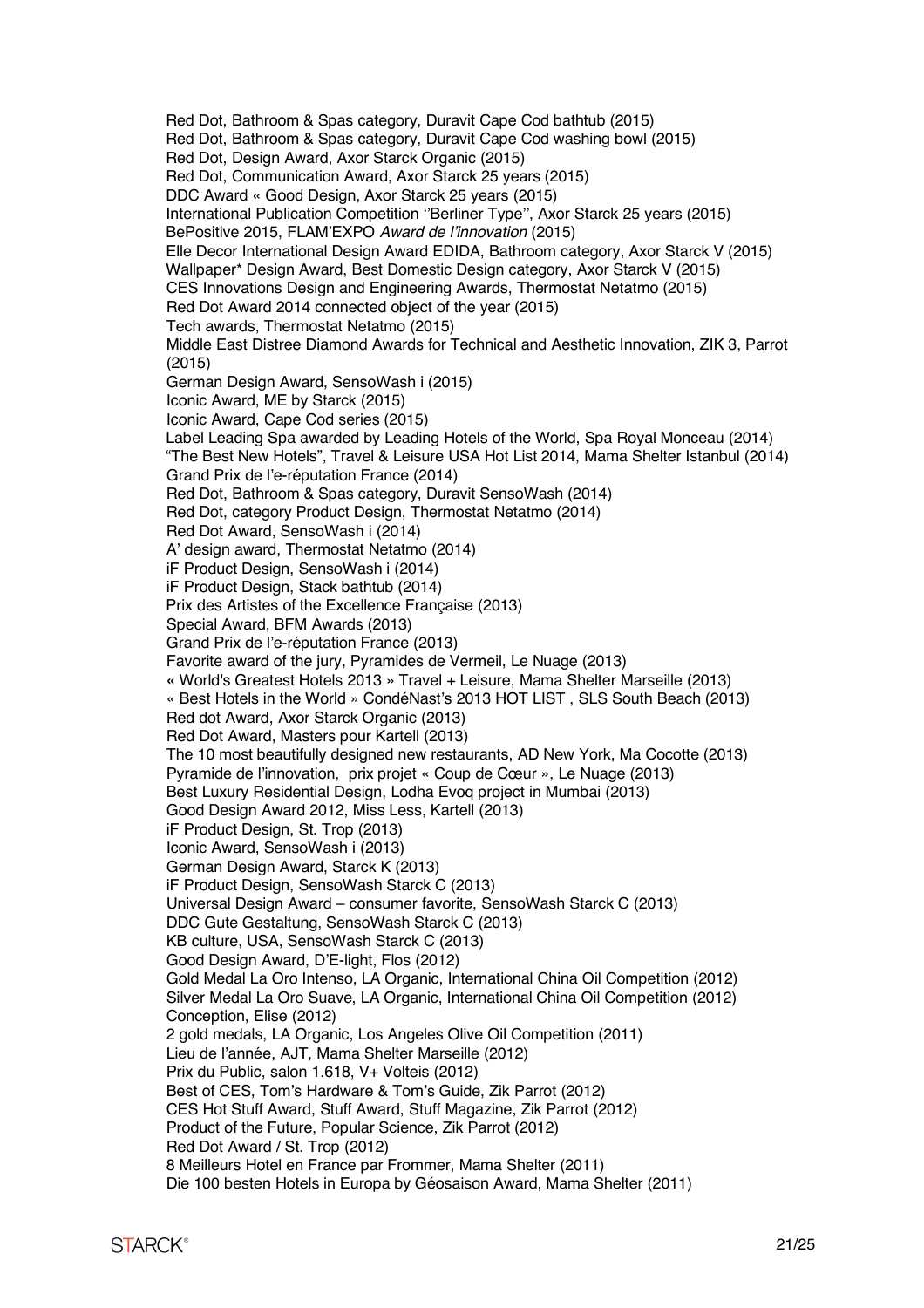50 best Hotels in Europa by The Sydney Morning Herald, Mama Shelter (2011)

Best Pool Design - Icon Vallarta(2011)

Best Interior Design (India) – yoo Pune (2011)

Best Marketing Campaign (India/designed by yoo) - yooPune (2011)

Best Website Design (India/designed by yoo) - yooPune (2011)

Best Overall Development - yooPune (2011)

GOOD DESIGN - Green Product - Awards, Play with Dedon (2011)

Award Visionary Artist, 25 Anniversario Elle, Spain (2011)

Asia Pacific Property Awards in association with Bloomberg Television, YOOPune et The Beach (2011)

Designpreis Deutschland, Fletco (2011)

Interior Design Award, Fletco (2011)

IF Product Design, Duravit SensoWash Starck 3 (2011)

Interior Innovation Award, Duravit Starck K (2011)

Plus X Award, Duravit Starck K (2011)

FAB Awards (packaging), LA Organic (2010)

Best designer, Les globes de cristal, France (2010)

# 1 Business hotel in Europe by CNBC Business, Mama Shelter (2010)

Red dot award: product design, textile and textile flooring category, Fletco (2010)

BEST HOTEL UNDER 100 EUROS, Mama Shelter (2010)

Good Design Award, The Chicago Athenaeum Museum for Starck K Kitchen Sink (2009) The Bazaar by Jose Andres Los Angeles Times Restaurant Review : Four Stars (2009)

The Bazaar by Jose Andres New York Times 'Outstanding Newcomer' (2009)

The Bazaar by Jose Andres Travel + Leisure '50 Best New Retaurants' (2009)

The Bazaar by Jose Andres James Beard Foundation Awards 'Best New Restaurant'(2009 Finalist)

The Bazaar by Jose Andres James Beard Foundation Awards 'Outstanding Restaurant Design' (2009 Finalist)

SLS Hotel at Beverly Hills Travel + Leisure 'It List', 'Best New Hotels' (2009)

SLS Hotel at Beverly Hills Angeleno Magazine 'America's Hottest New Hotels' (2009)

SLS Hotel at Beverly Hills HotelChatter.com 'Best Geek Hotels' (2009)

SLS Hotel at Beverly Hills Conde Nast Traveller (UK) Innovation & Design Awards (2009) (Moss at SLS)

SLS Hotel at Beverly Hills Wallpaper Best Business Hotels (2009)

SLS Hotel at Beverly Hills Virtuoso Best of the Best Awards 'Best Achievement in Design' (2009)

SLS Hotel at Beverly Hills Virtuoso Best of the Best Awards 'Best Bar' (2009 Finalist) The Bazaar by Jose Andres Restaurant of the Year in Esquire's November issue (2009)

Mama Shelter N'1 Business Hotel en Europe pour 2009 par CNBC

SLS One of the best 50 best Business Hotels in the World by Wallpaper (2009)

Lifetime Achievement Award, The Designer magazine (2009)

Conde Nast Traveller Technology award for Zikmu Parrot (2009)

Conde Nast Traveler Hot List Spa for Ciel (2009)

Conde Nast Traveler Hot List Tables for Bazaar (2009)

Conde Nast Traveler Hot List Hotel for SLS (2009)

Best Large Hotel Pour le Mama Shelter, Travel + Leisure (2009)

Motor Yacht A - Most Innovative Yacht in Yachts France' at the Cannes Boat Show in 2009 The Most Innovative Exterior Yacht Design of the Year 2008 for the Motor Yacht A at the Asia Boating Awards Ceremony

Prix global du Bluetooth SIG "Best of CES Las Vegas 2009" pour Zikmu Parrot (2009) Good Design Award, Duravit Starck K (2009)

Superyacht Design Award (best power 65mtr plus), Motor Yacht A (2008)

Good Design Award from the Chicago Athenaeum for Mr Impossible chair (2008)

The Fashion Group International, Inc. honors Philippe Starck, Night of Stars (2008)

Grand Prize winner, Gold Key award, Excellence in Hospitality design, Lounge / Bar , Philippe Starck and SBE for S Bar (2008)

International Restaurant & Hotel Award (2008)

CNBC International Property best interior design Awards (2008)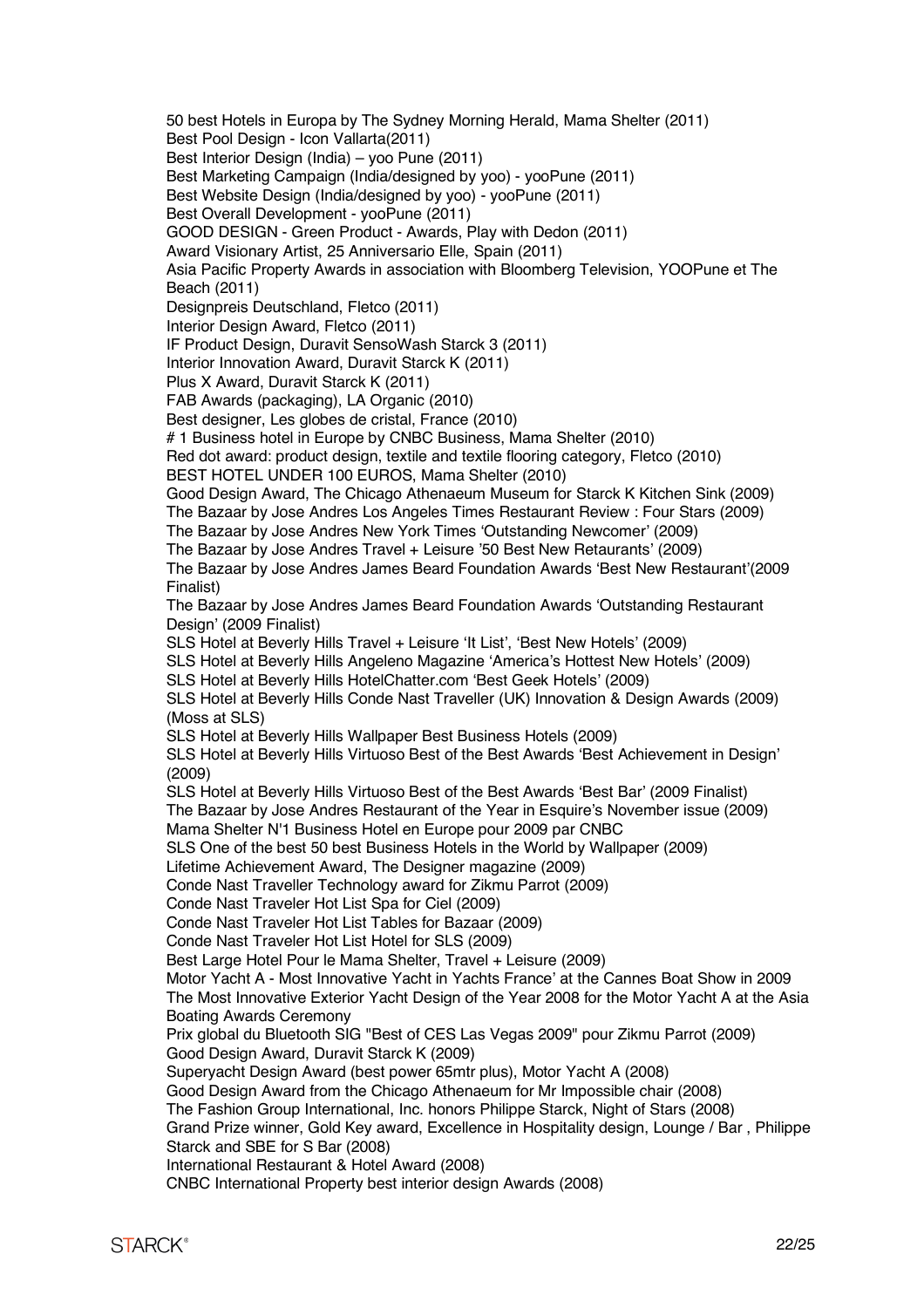CNBC International Property best architecture Awards (2008) CNBC International Property best development Awards (2008) Hospitality design award, SBar (2008) Travel + Leisure, Design award, Best restaurant pour Katsuya Hollywood (2008) Best project : Siemens en Award (Faena) Amongst the top new hotels in the world : Conde Nast Traveller USA (Faena) Amongst the coolest new Hotels in the world : Conde Nast Traveller UK (Faena) Amongst the 500 Best Hotels in the world : Travel + Leisure (Faena) Amongst the 10 most dramatic designs in the world : Vogue Japan (Faena) Best ambience and Design : Conde Nast Traveller UK's Gold List (Faena) The third best Hotel Restaurant in the World : Hotels Magazine (Faena) South America's leading suite : Faena suite Argentina's leading suite : Faena suite ; World Travel Awards Five diamond The American academy of hospitality, Faena (2007) Red Dot Design Award, Axor Starck X, Allemagne (2007) Golds Camera Award, International Film and Video festival (2006) D&AD President Award (2006) Prix Madrid Créatividad (2006) Best ambience and design Conde Nast traveller UK's gold list, Faena (2006) Reddot award (2006) Red Dot Design Award, Fort Knox, Flos (2005) Best new Hotel Wallpaper design award, Faena (2005) Red Dot award, Duravit Starck bowls (2005) Focus Open, silver, Duravit Starck X washbasin (2005) Five Star Diamond award as world best designer (2005) Red Dot Design Award, Miss K and Romeo Outdoor, Flos (2004) Good Design Award, Duravit Starck 3 washbasin with half pedestal (2004) Good Design Award, Oregon Scientific (2004) Best project Siemens award, Faena (2004) Lucky Strike designer award (2004) Fooding d'Honneur pour le Cristal Room Baccarat, France (2003) Monaco Show Boats pour le Wedge Too (2003) Red Dot Award, Duravit Starck 3 bathtub (2003) Design+ISH, Duravit Starck 3 sanitary ceramics (2003) Elle Deco International Design Awards, USA (2002) Red Dot Award, Duravit Starck bowls (2002) Observeur de Design d'Etoile (2002) IF Design Award (2002) Le prix de la plus belle monnaie du monde, France (2001) « Celebration of the Creative Spirit », The Black Alumni of Pratt, Pinnacle in Art and Design Award, USA (2001) Making New York History Award for Hudson Hotel, USA (2001) Red Dot Best of the Best Award (2001) Compasso d'Oro, ADI, Italie (2001) Pratt Institute Black Alumni Award, USA (2001) Chevalier de l'Ordre National de la Légion d'Honneur, France (2000) FX International Interior Design Awards pour le St Martins Lane Hotel (2000 Good Design Award (2000) German Ranking Design Award (2000) Gold ADEX (2000) Red Dot for High Design Quality (2000) IF Product Design Award (2000) Red Dot, Duravit Starck 2 washbasin with half pedastal (1999) Design+ISH, Duravit Starck 1 washbasin (1999) Red Dot Award, Duravit Starck 1 washbowl with table (1998) IF Product Design Award, Duravit Starck 1 washbowl with table (1998) Good Design Award, Duravit Starck 1 washbowl with table (1998) Commandeur de l'Ordre des Arts et des Lettres, France (1998)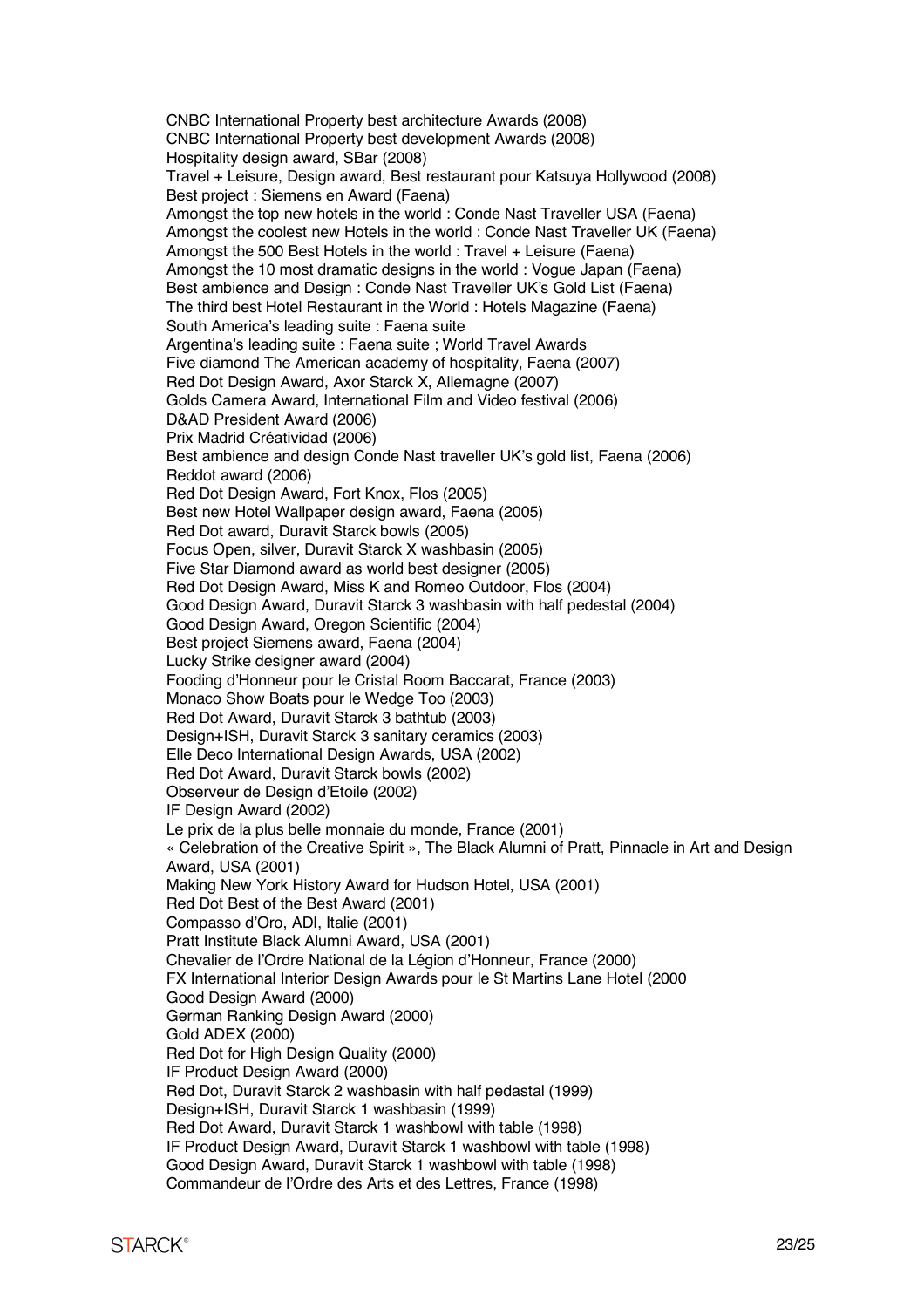Roter Punkt (1998) Harvard Excellence in Design award, USA (1997) Designer de l'année par Batimat (1997) Design Innovationen 96', Design Zentrum Nordrhein-Westfalen, Flos Romeo Moon (1996) Industrie Forum Hannover, Flos Rosy Angelis (1996) Le Club des Directeurs Artistiques pour sa brochure Mikli / Starck (1996) Red Dot for Highest Design Quality, Duravit Starck 1 Series (1995) Design+ ISH, Duravit Starck 1 Sanitary Ceramics and Bathroom Furniture (1995) Good Design Award, Duravit Starck 1 Bathroom (1995) Design Prize Switzerland, Duravit Starck 1 Bathroom (1995) Industrie Forum Hannover, Duravit Starck 1 (1995) Trophée du Batimat, Duravit Starck 1 Washbasin (1995) Design Zentrum Nordrhein-Westfalen, Germany (1995) Primero Internacional de Diseno Barcelona, Spain (1995) Design - plus (1995) Premio Internacional de Diseno (1995) Award for Highest design quality (1995) Design Preis Schweiz (1995) Janus de l'Industrie, par l'Institut Français du Design, pour sa collaboration avec Thomson, France (1995) Prix Thomson Télévision, Angers, France (1995) Art Directors club of Europe pour Aprilia et Thomson (1995) Compasso d'Oro ADI pour la lampe Miss Sissi, Italie (1994) Modernism Award of the Brooklyn Museum, Outstanding Achievement in Contemporary Design, New York, USA (1992) Interior Product designer (1992) Officier des Arts et des Lettres, France (1991) Twelth Annual Interior Award (1991) Design of the year pour la brosse à dents Fluocaril, Tokyo, Japon (1991) 100 Design, Elements of style, USA (1990) Interior Design Award, Hall of Fame, pour l'hôtel Royalton, New York, USA (1990) Trois prix pour les hôtels Royalton et Paramount, New York, USA (1988/1990) Oscar du design pour sa collaboration avec Bénéteau, France (1988) Grand prix national de la Création Industrielle, France (1988) Design of the year pour le cendrier Ray Hollis, Tokyo, Japon (1987) Platinum Circle Award, Restaurant and Hotel design pour le Café Costes, Chicago, USA (1987) Delta de Plata pour sa bibliothèque John Ild, Barcelone, Espagne (1986) Trois premiers prix au Neocon pour sa collaboration avec Driade, Chicago, USA (1986) Chevalier des Arts et des Lettres, France (1985) Créateur de l'année, France (1985) Oscar du luminaire pour l'Easylight, France (1980)

# **BOOKS**

Impression d'Ailleurs, avec Gilles Vanderpooten, new edition, Ed. de l'Aube (2014) Impression d'Ailleurs, avec Gilles Vanderpooten, Editions de l'Aube (2012) Starck explications, Éditions du Centre Pompidou (2003)

## **ARTISTIC DIRECTOR**

Artistic Director of Europa Nova Conferences, Paris France (2013) Ambassador of Creativity and Innovation for the European Year (2009) Artistic Director of the French Presidency of the European Union (2008) Logo of the City of Venice Trophy 4 screens Festival Virgin Galactic (2006-2007): Art director of the project of democratization of space tourism, design of the rocket and the spaceport in New Mexico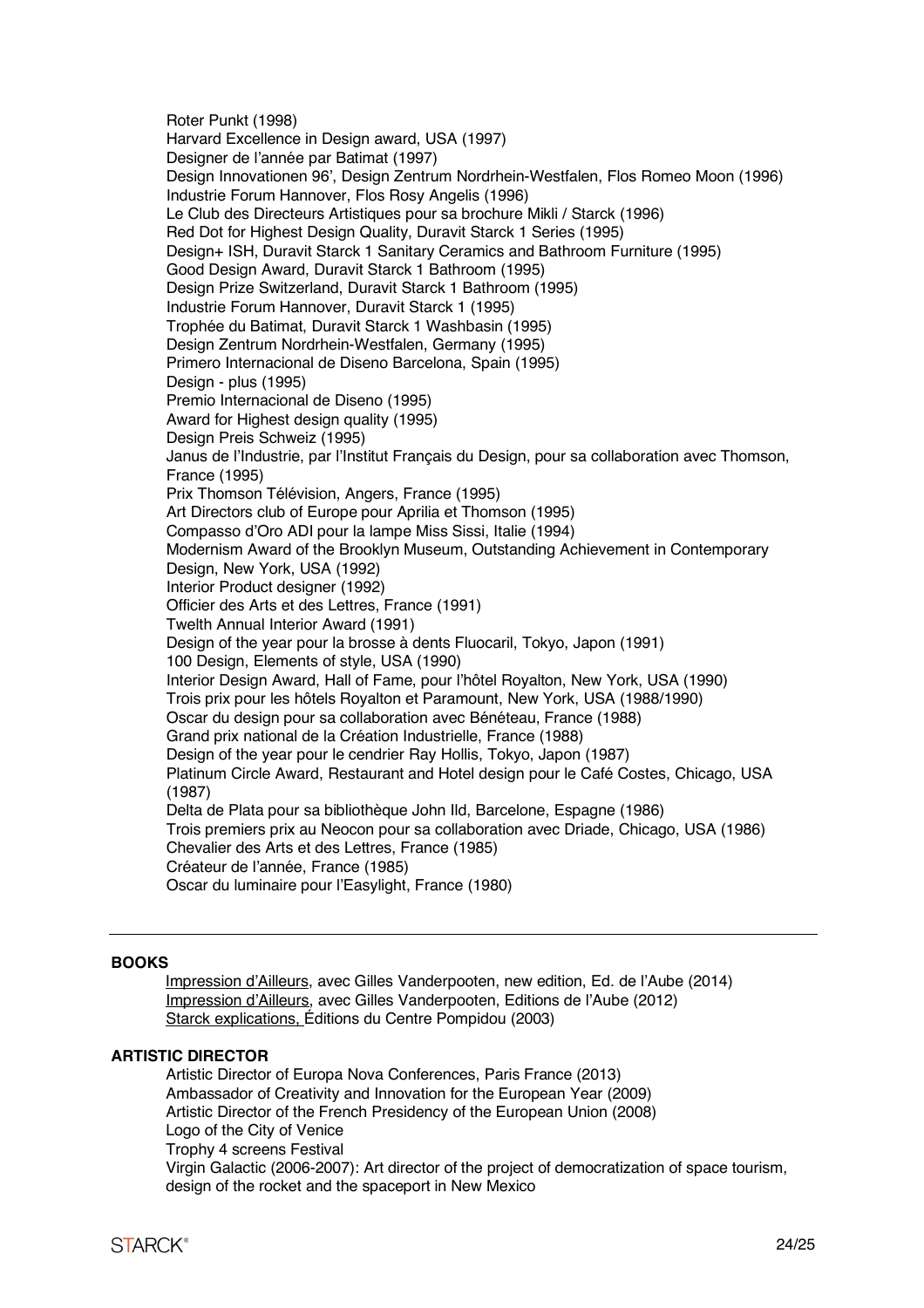Eurostar (2001) Group Thomson Multimedia (1993-1996) representing the RCA brand, Normende, Saba, General Electric, Thomson, Telefunken, Ferguson, Brandt Directeur artistique de l'International Design Yearbook, Londres (1987) Logo of the city of Nîmes, Ateliers de Nîmes (1985)

## **SCHOOL**

School of Pure Creativity (2012)

## **PROFESSOR**

Domus Academy, Milan, Italie (1986) L'Ecole Nationale des Arts Décoratifs, Paris, France

# **CONFERENCES**

Jury president for the "20e Andreu World International Design Contest - special edition sustainable design", Valencia, Spain D&AD, Notes From Elsewhere, London, UK World Business Forum, Provocateurs, New York, USA 100% DESIGN, London Monaco Yacht Summit, Monaco C2MTL, Montréal, Canada IHT, Paris, France Super Yacht Design Summit, Nederland USI, France Bilbao Bizkaia Concept Design Festival 'B Awards', Spain The INK Conference in Association with TED, India BIO 22 Fair, Ljubljana, Slovanie TED, Monterey, USA Financial Times Business of Luxury Summit, Venise, Italy Institut Français de la Mode, Paris, France French American Fondation, Paris, France CAPC Musée d'art contemporain, Bordeaux, France (1991)

#### **EXHIBITIONS**

"120 years of Attraction", Raine square Perth, Australie (2021)

"Homo Spatius", Cité du Design, Saint Etienne, France (2021)

"Futures", Smithsosnian Museum, Washington DC, USA (2021)

Room dedicated to The Virtual, The Citadel of Saint Tropez, Museum of Maritime History, St Tropez, France (2021)

"A French vision for Design : from the 1920s to today", French Consulate General, Shanghai (2021)

« Design & merveilleux : de la nature de l'ornement », Centre Pompidou Shanghai (Novembre – Février 2020)

« Designer(s) du design », Le Tripostal, Lille (Septembre – Novembre 2020)

« La vedette et l'architecte », Villa Noailles, Hyères, France (2020)

« Philippe Starck : les années 80 », Galerie Jousse, Paris (Septembre 2020 - Octobre 2020) Exposition itinérante, Chine GuangDong, Wuhan, Shenzen, Shangai (2019, 2020)

« Paris-Londres : music migrations 1962-1989 », Palais de la Porte Dorée, Paris (2019)

« Hôtel métropole – depuis 1818 », Pavillon de l'Arsenal, Paris, France (2019)

« A table ! », hôtel de ville d'Aulnay-sous-Bois, France (2019)

« Renversant ! Quand art et design s'emparent du verre », Cité du Vin, Bordeaux, France (2019)

« Une chambre ailleurs », Villa Noailles, Hyères, France (2019)

- « Design escales bretonnes », Quimperlé, France (2019)
- « After the wall : design since 1989 », Vitra Design Museum, Allemagne (2019)
- « Bureaux fantômes », Kanal, Bruxelles, Belgique (2019)
- « 1989 », Musée national de Stockholm, Suède (2019)